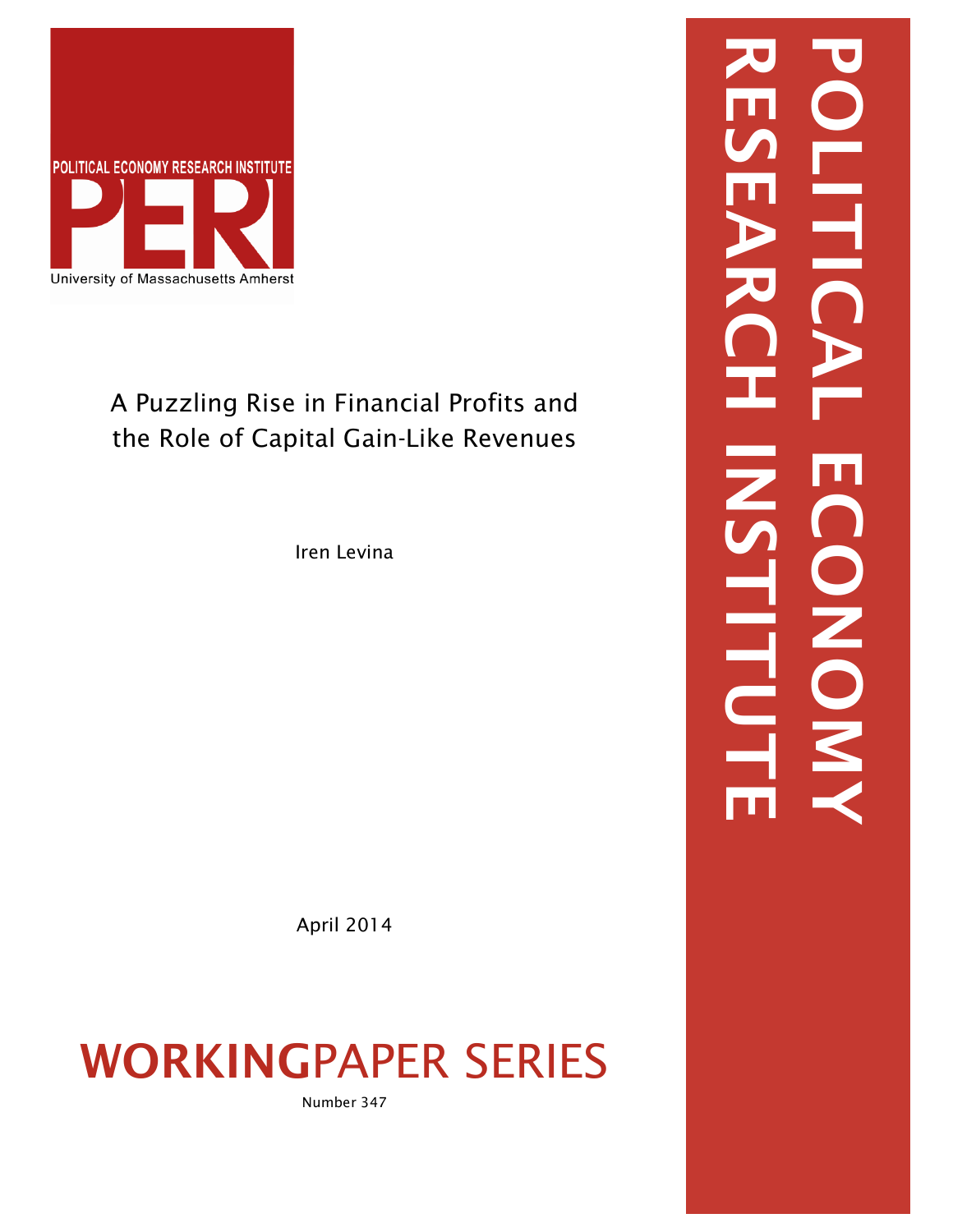# **A Puzzling Rise in Financial Profits and the Role of Capital Gain-Like Revenues**

# **Iren Levina**<sup>1</sup>

# **Abstract**

The paper provides an explanation for the puzzling decoupling between the rate of growth of financial profits and GDP in the 2000s. Drawing on the insights from Keynes, Minsky, and Hilferding, the paper identifies a peculiar type of profit – capital gain-like revenues that take the form of profits from underwriting, mergers and acquisitions, securitization, and trade in financial assets. These capital gain-like revenues come from the redistribution of monetary assets and lack a counterpart in current GDP. They can be thought of as wealth transfers. Based on an empirical analysis of revenues of U.S. bank holding companies, these capital gain-like revenues are shown to have contributed significantly to the decoupling between the rate of growth of financial profits and GDP. The paper identifies characteristics of these revenues that explain the puzzles around this decoupling – its very possibility, sustainability over long time, and lack of losses sufficient to offset the pre-crisis financial gains. These characteristics of capital gain-like revenues also allow one to reconcile two seemingly incompatible approaches to a rise in financial profits – as transfers (rent) and as an illusion (mirage).

**Keywords:** financial profit, capital gains, financialization, banking. **JEL Classification Codes:** B31, B50, G21.

### **Introduction**

An increase in financial profits and incomes is one of the hallmarks of the changing role of finance in the modern economy. For example, profits accruing to the U.S. financial sector have increased from 13 percent of total domestic profits in the 1950- 60s to 32 percent in 2000-11, on average, with the historical record level of 40 percent in the early 2000s (Figure 1). In 1970-2011 U.S. GDP has been growing steadily and reached 15 multiples of GDP in 1970 while the non-financial sector profit growth fluctuated around that trend. By contrast, between 1970 and 2006, the financial sector profit increased by 28 times (Figure 2). It dropped in 2008, but very quickly recovered, and already in 2010-11 exceeded the pre-crisis level by having reached 30 multiples of the 1970 level, on average. This decoupling between the rate of growth of financial profits and GDP has been sometimes interpreted as accumulation of "excess profits" by the U.S. financial sector (Reid 2008). From this perspective, cumulative excess profits – profits above the rate of growth of GDP – amounted to \$1.2 trillion between 1998 and 2008.

Such a trajectory of financial profits poses several questions. First, what can explain a decoupling of financial profits from non-financial profits and GDP since the

<sup>&</sup>lt;sup>1</sup> Department of Economics, Kingston University, London, UK (i.levina@kingston.ac.uk).

I am grateful to David Kotz, Costas Lapavitsas, Engelbert Stockhammer, and session participants at the 2014 Eastern Economic Association Conference for helpful comments. I am especially thankful to Gerald Epstein for comments at different stages of the draft and to Annina Kaltenbrunner for very helpful and detailed feedback. All errors and omissions remain mine.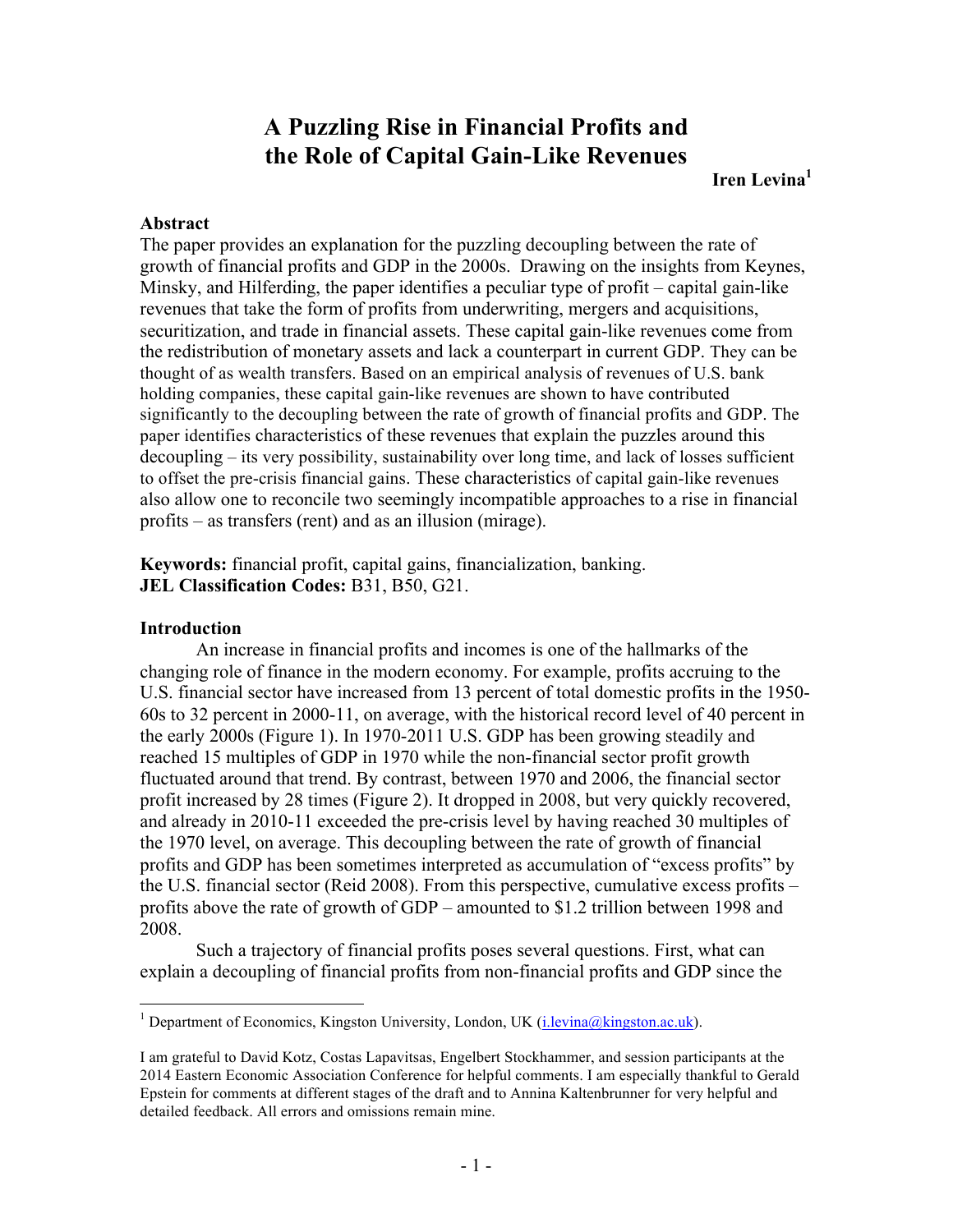mid 1990s? How can financial profits grow faster than GDP? This behavior differs from 1970-1990, when these three indicators moved together. Second, how can this rise in financial profits be sustained over more than a decade? Finally, how could these excess profits not be balanced by losses of an equal magnitude borne by the financial sector in crisis? In the words of Jim Reid (2008), what prevented "a trillion dollar mean reversion"?<sup>2</sup> The main goal of this paper is to shed some light on these questions.

This paper contributes to the literature in three ways. First, it identifies a specific type of financial profit that has become prominent over the last few decades – capital gain-like revenues. By doing so, the paper provides a theoretical foundation for understanding gains associated with capital markets and demonstrates how the mechanism of financial profit making holds for a broader range of financial gains than just trading gains and gains from mergers and acquisitions that have attracted some attention lately. A similar mechanism also holds for gains from initial public offerings, underwriting fees, and securitization gains. Second, it is shown that capital gain-like revenues have contributed significantly to a recent increase in financial profits. An empirical analysis below demonstrates that in 2001-2010 almost half of the detachment between the rate of growth of US bank holding companies' revenues and the rate of growth of GDP is explained by capital gain-like revenues. Specific characteristics of these revenues can shed some light on the three questions above about the trajectory of financial profits. In particular, certain features of capital gain-like revenues make a decoupling between the rates of growth of financial profits and GDP less surprising, explain how this decoupling can be sustained over a significant period of time and why these gains do not need to be offset by subsequent losses of the recipients of the gains. An important contribution here is an emphasis that capital gain-like revenues involve transfers of not only current income, but also accumulated wealth, which makes possible transfers on a much larger scale than just transfers of current income and profits. Third, this approach also suggests a possible way to reconcile two views on financial profits prevalent in the literature – as transfers (rent) and as an illusion (mirage).

Section 1 reviews the literature explaining an anomalous growth of financial profits. Section 2 analyzes income statements of the U.S. bank holding companies and shows that simple accounting categories are not very helpful for answering the question of what has caused the rise in financial profits. To address this problem, section 3 draws on Keynes, Minsky, and Hilferding to identify a range of financial profits that differ from profit from production. These insights are used in section 4 to revisit the empirical analysis of the U.S. bank holding companies, the results of which are then deployed in section 5 to explain the rise in financial profits. The final section discusses social implications of the findings and concludes.

#### **1. Literature review: illusory profits, mirages, and rents**

Literature on financialization has discussed the rise in financial profits, although this phenomenon has not received as much attention as one might have expected in light

<sup>&</sup>lt;sup>2</sup> Reid (2008) expected that a crisis should wipe out the \$1.2 trillion "excess profits" received by the U.S. financial sector in 1998-2008: "Given that the WDCI function on Bloomberg reports that \$184bn has been written down by US financials so far in this crisis, if one believes that the size of the financial sector should shrink to levels seen a decade ago then one could come to the conclusion that there is another trillion dollars of value destruction to go in the sector before we're back to the long-run trend in financial profits".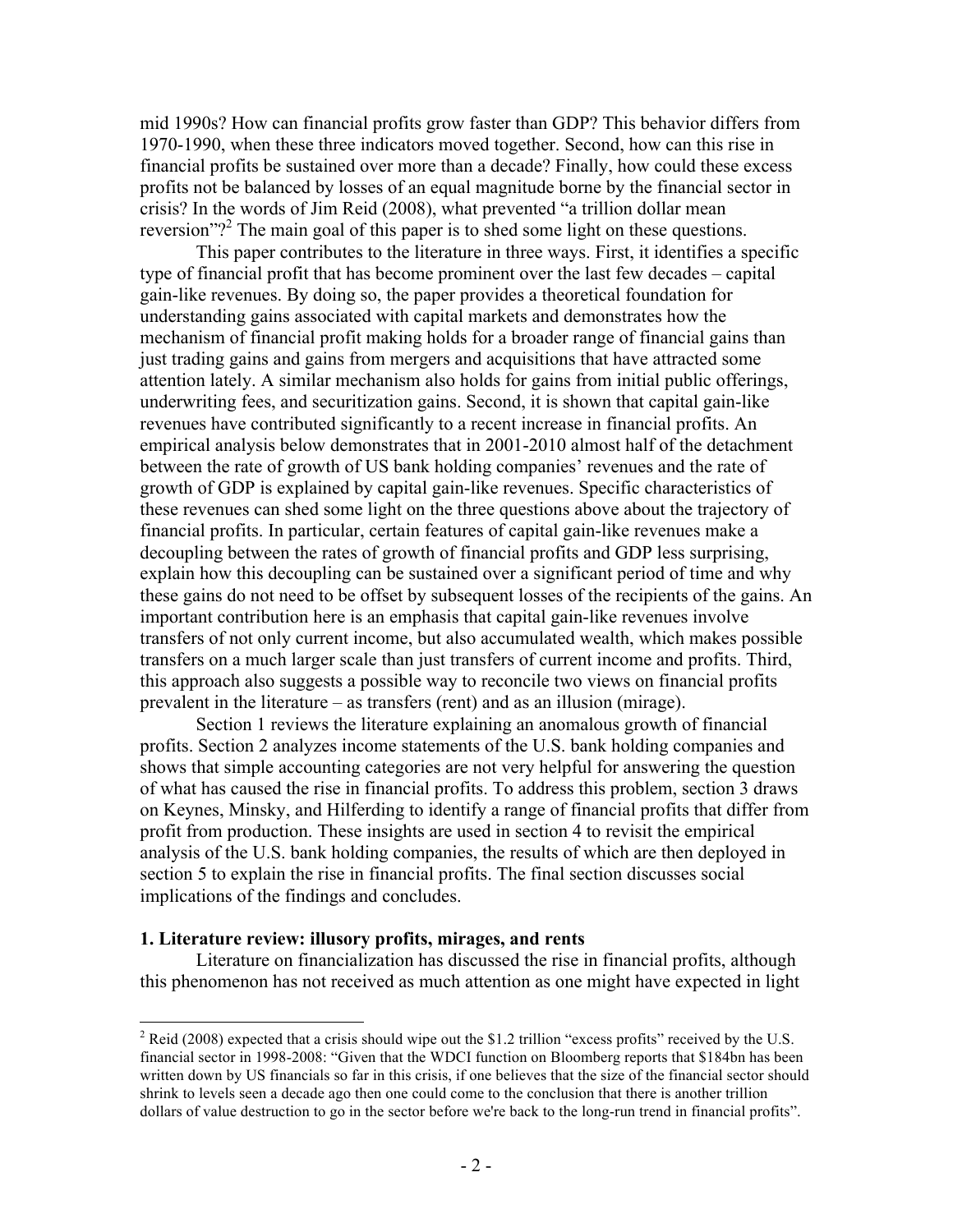of the evidence from Figures 1-2. Arrighi (1994) was probably one of the first to notice the trend of the rising financial profits in the US economy since the 1970s. For him, a rise in financial profits is a periodically occurring phenomenon, signifying a decline – what he called an "autumn" – of a particular empire and a change in the hegemonic power in the world economy as a whole. He observed a similar pattern in Genoa, Netherlands, and Britain at a time of their decline as world hegemonies. Krippner (2005, p. 174) put the question of financial profits at the heart of her study by defining financialization as "a pattern of accumulation in which profits accrue primarily through financial channels rather than through trade and commodity production".<sup>3</sup> She provided comprehensive empirical evidence of a rise in both financial incomes received by the non-financial corporations and a share of financial sector profits in total domestic profits in the US. Epstein and Jayadev (2005) documented an increase in profits of the financial firms and interest income of non-financial private units in the OECD countries since the 1980s, whereas Stockhammer (2004) and Orhangazi (2008) examined a relationship between financial profits of non-financial corporations and capital accumulation.

The rise in financial profits has no doubt been a hallmark of financialization, but what is the macroeconomic source of these profits? Where do they come from? This question was emphasized by Pollin (1996, p. 115) in his review of Arrighi (1994). Pollin argued that financial profits should be treated as a transfer, or rent, because they represent redistribution of the value added in the sphere of production and exchange. More recently, van Treeck (2009, p. 911) also stressed the significance of examining financial profits from the perspective of their macroeconomic sources.

This literature sets a broader context for a more recent discussion of the rise in profits of financial institutions in the 2000s. A number of studies focus on a peculiar character of these profits. Although approaching the question from different angles, these studies have a common thread: they treat the recent explosion of financial profits either as somewhat illusory (based on a mirage), or as rent extraction. This literature questions the social benefits of some of the new banking activities and casts doubts on the value added by them.

One strand of the literature focuses on illusory profits associated with failures in accounting. Bank profits can be overstated due to accounting standards treating uncertain future gains as current profits, making these profits illusory, or fictitious. According to Kerr (2011), banks overstate profits in a number of ways. First, uncertain future cash flows can be turned into current profits by selling credit default swaps (CDS) that would however leave an insurer exposed to potential future losses. Second, an increase in value of assets, or a decrease in value of liabilities, is treated as profit due to mark-to-market accounting, mark-to-model accounting, or due to other estimations of the net present value based on implausibly optimistic forecasts. Third, inadequate provision for expected losses can also boost current profits by lowering loan loss provision set aside out of revenues.

Crotty (2008, p. 174), on the other hand, explains high profitability of financial institutions by excessive risk taking. <sup>4</sup> He views securitization, derivative creation and

 $3$  By financial channels Krippner means activities related to provision of liquid capital in expectation of future dividends, interest, or capital gains.

<sup>4</sup> Entitling his book *False Profits*, Baker (2011) also hints toward the illusory character of the financial sector profits, although he never explains in what sense these profits were false.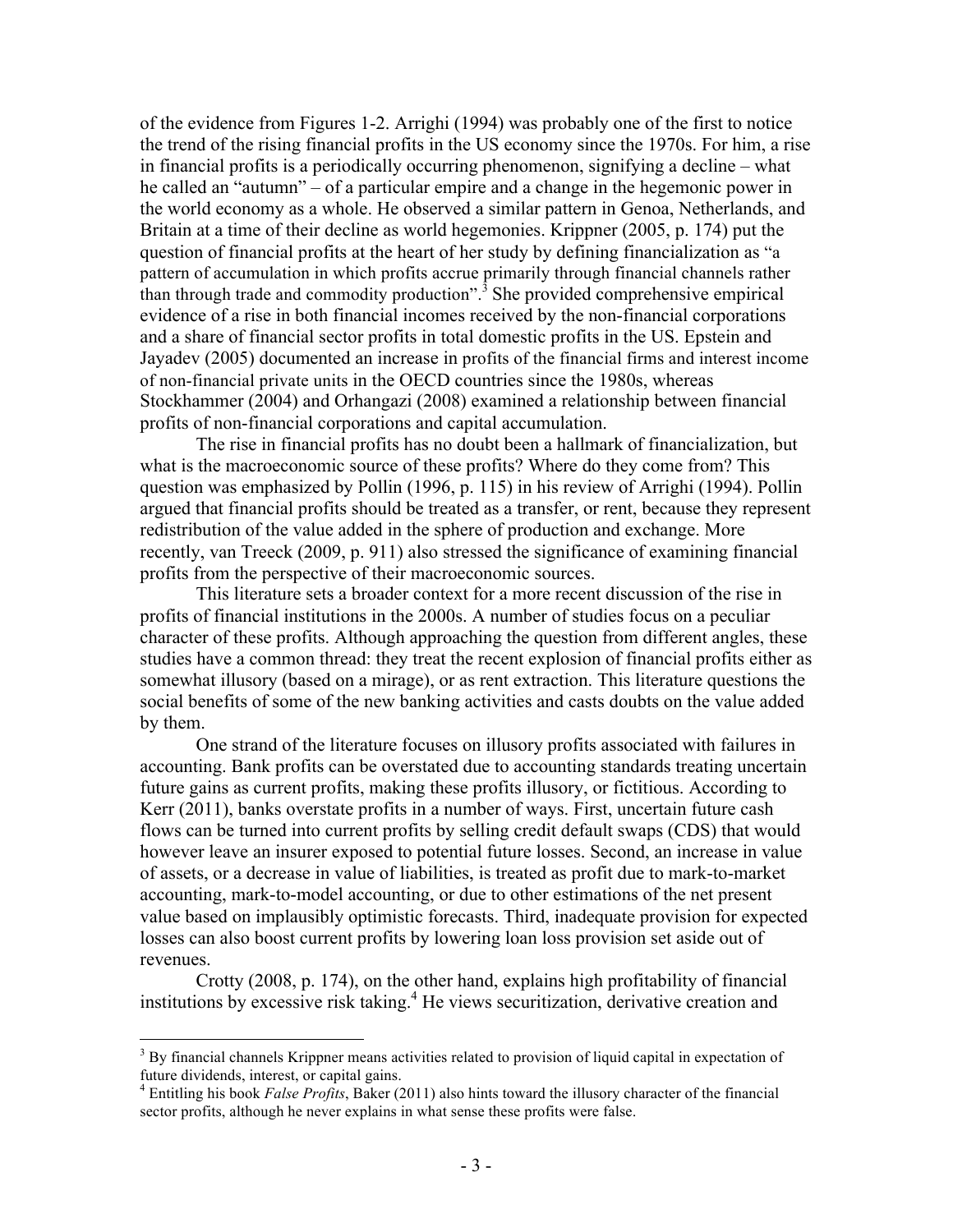trading, and trade on own account as examples of such high-risk strategies that became prominent in the 2000s. A similar argument was developed in greater detail by Haldane, Brennan and Madouros (2010). Aiming to explain a rise in the financial sector share in gross value added and profits, they conclude that this rise comes not from a productivity miracle in the financial sector, but is rather a mirage reflecting a consistent under-pricing of risk in the context of increased risk-taking.<sup>5</sup> For them, excess returns are a "risk" illusion". If profits were properly adjusted for risk, returns would have been significantly lower. These excessive returns come from a number of strategies. First, they come from increased risk taking through increased leverage, rising trading books, and writing insurance for tail events. Returns from the last two strategies are subsequently offset by losses. Second, some activities considered to be low-risk and low-return (e.g., asset management, securities services, retail finance) actually yield high returns, due to risk under-pricing, price inelastic demand, and reputational equilibrium. Mergers and acquisitions (M&A) generate even more puzzling returns because while being valuedestroying (Bodnaruk, Massa, Simonov, 2009; Kosnik, Shapiro, 1997) they nevertheless yield advisory fees for investment banks amounting to 0.5-1.5 percent of the value of the deal. Similarly, underwriting fees are as high as 3-4 percent in Europe and even higher in the U.S. The level and persistence of these fees remain a puzzle for Haldane, Brennan and Madouros (2010, p. 105) who consider a reputational equilibrium to be one possible explanation.

Both approaches focusing on fictitiousness of bank profits – either due to accounting practices (Kerr 2011) or risk illusion (Crotty, 2008; Haldane et al, 2010) – emphasize mismeasurement of value added of the financial sector and, therefore, of GDP as a whole. Furthermore, the illusory character of financial profits implies that these "paper profits" would be subsequently offset by losses of their recipients, as it happened during the crisis that started in 2007.

An alternative though less developed explanation looks at bank revenues from individual activities (e.g., trading or  $M&A$ ) and considers them as rents extracted from the rest of the economy. For example, Turner (2010, p. 6) suggests that "it is possible for financial activity to extract rents from the real economy rather than to deliver economic value". He views profits from trade in financial assets as an example of such rents, because they represent a return on superior knowledge of the markets.<sup>6</sup> Similarly, following Minsky, Bezemer (2012, p. 36) stresses that the modern economy has become more concerned with capital gains, rather than profits<sup>7</sup>. Although the two forms of income do not differ at a microeconomic level – for their recipient, both represent purchasing power – there is a difference between the two at a macroeconomic level. In particular, unlike profit from production, the existence of capital gains requires either increased indebtedness in the economy or an income transfer. The strength of this approach, compared to the literature on fictitiousness of profits, lies in bringing to the surface the macroeconomic source of financial profits, as opposed to accounting

 $<sup>5</sup>$  The argument by Haldane, Brennan and Madouros (2010) builds on studies by Wang, Basu and Fernald</sup> (2004), Wang (2003), Mink (2008), and Colangelo and Inklaar (2010).<br><sup>6</sup> Rajiv Sethi also treats capital gains as return on information. Although he is right that capital gains cannot

be treated as a return on capital, a return on information is not a good starting point for analysis of capital gains either, for they can accrue to both informed and uninformed traders.<br><sup>7</sup> For Bezemer (2012, p. 29), fees from M&A is a particular form of capital gains.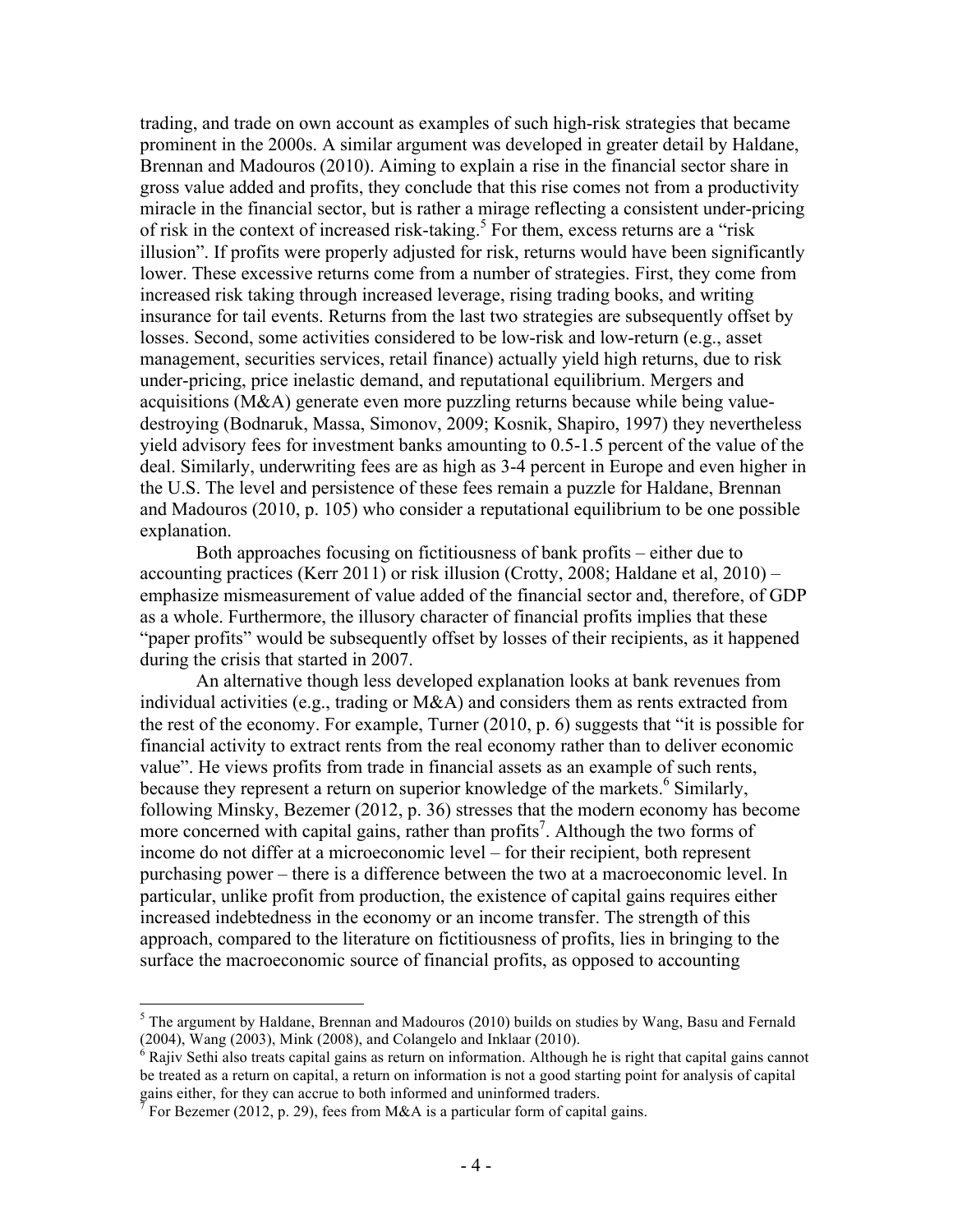standards and mismeasurement of risk. In this sense these approaches are similar to the earlier arguments by Pollin (1996) and van Treeck (2009). On the other hand, the approach based on rents is usually explicitly applied only to a narrow set of revenues – capital gains, trading gains, and sometimes also gains from  $M&A$ . When it comes to other financial activities, it remains unclear whether they are a form of rent extraction or value creation.

The two approaches to financial profits – as illusions and as transfers – do not sit comfortably together. If financial profits are rents, they hinge on transfers of real resources from one party to another. On the other hand, a focus on the fictitious, illusory character of profits – if pushed too far – might suggest they would have no real implications. Can these two approaches be reconciled? And if so, how? To answer these questions, a closer look at the decomposition of financial profits is a good starting point. As it will become clear below, a change in composition of financial profits can help shed light on their rise.

# **2. Income of the U.S. bank holding companies: An empirical analysis**

To have a better understanding of the different sources of financial profits, one would need to examine their composition. Unfortunately, such data are not available for the U.S. financial sector as a whole. For this reason, this section focuses on the U.S. bank holding companies (BHC).<sup>8</sup> BHC are quite representative of the U.S. financial sector as a whole and their income statements also have a necessary level of detail. BHC profits trace the general trend of financial profits in the U.S. and account for a significant share of them (Figure 1). BHC pre-tax profit<sup>9</sup> rose from the average 26 percent of the total financial sector profit in 1986-1992 to 67 percent in 1993-2005, with a maximum of 83 percent in 2000. Given the relative share of the BHC profit in the total financial profit, and given the long-term increase in both, briefly interrupted by the recent crisis, the rest of the section focuses on an empirical analysis of BHC.

In addition to BHC being a good lens for studying the transformation of profits of the U.S. financial sector as a whole, BHC profits are a worthwhile object of analysis on their own account as they have been growing even faster than profits of the financial sector as a whole. By 2005 the financial sector profits rose to 28 multiples of their 1970 level, and commercial bank profits closely followed this trend, while the BHC profits peaked at 47 multiples of their 1970 level (Figure 3).<sup>10</sup> The significantly higher rate of growth of the BHC profits is partly due to a faster rise of profits of the existing BHCs and their subsidiaries, and partly – due to creation of new BHCs and acquisition of new banks and non-bank subsidiaries by the already existing BHCs. The percentage of banks owned

 $8$  A bank holding company is a company which has control over any bank. In December 2010, 80 percent of banks in the U.S. were owned by BHC.

 $9$  BHC pre-tax profit is reported as income (loss) before income taxes, extraordinary items, and other adjustments. It is a sum of net interest income, total noninterest income, realized gains (losses) on held-tomaturity securities and realized gains (losses) on available-for-sale securities, less total noninterest expense, less provision for loan and lease losses, and less provision for allocated transfer risk.

<sup>&</sup>lt;sup>10</sup> The data for BHC are available only since 1986. To make the BHC profit index comparable with the other indices, it is assumed that in 1970-1985 the BHC profits rose at the same pace as commercial bank profits. Thus, for the BHC profit index 1986 is taken as a base year, with an index number set at 3.19 – the value of the profit index for the commercial banks that year. This is a reasonable assumption, given that until early 1990s BHC and commercial bank profits were almost equal (Figure 1).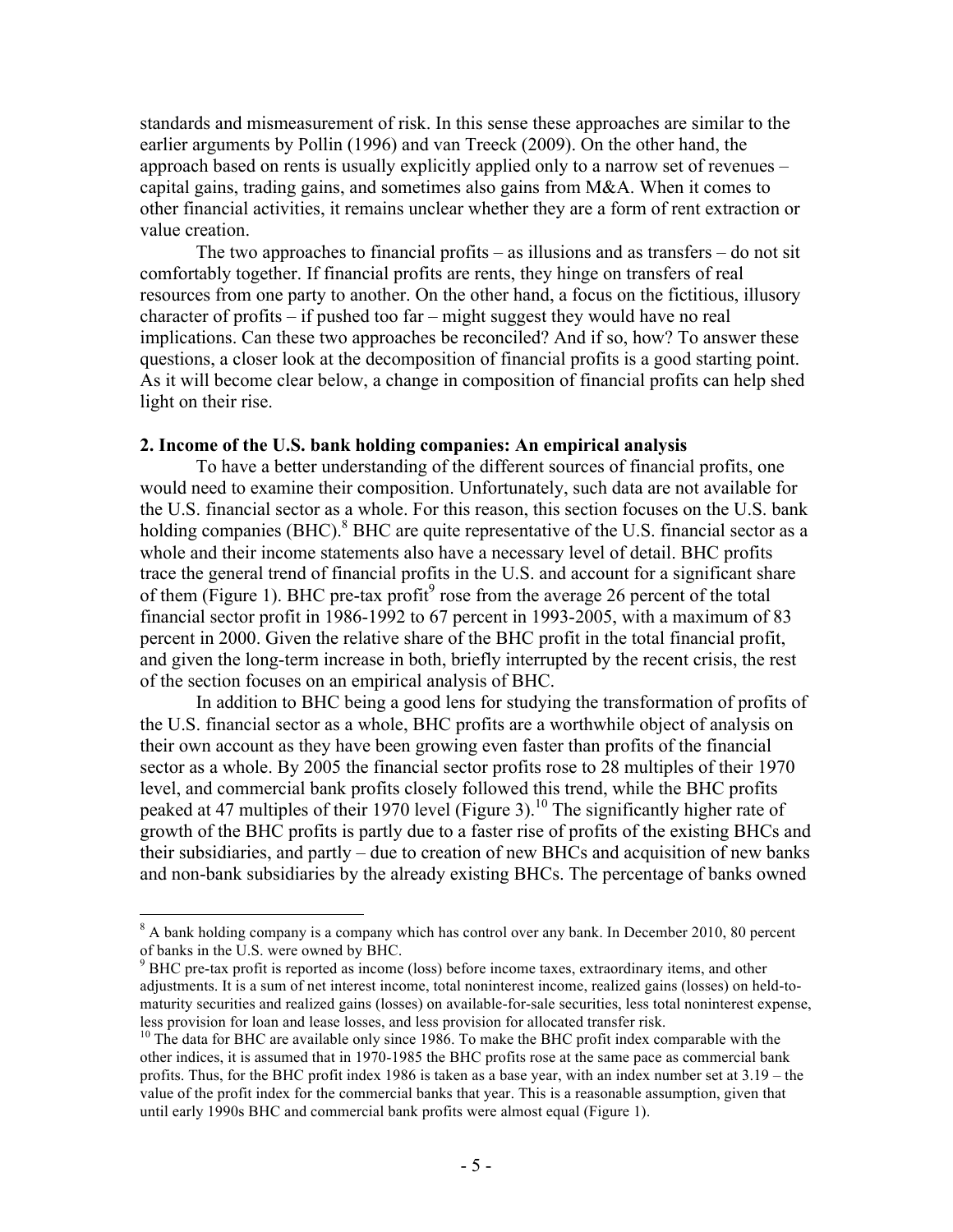by BHCs in the U.S. more than doubled in the 1980s – from 34.3 percent in 1980 to 72 percent in 1990.<sup>11</sup> Although since then it increased at a much slower pace, this process still contributed to an increase in BHC profits. By 2000 the percentage of banks owned by BHCs reached 80.1 and in the 2000s it fluctuated around 83 percent. Regardless of the specific reasons behind a sharp increase in BHC profits, this increase indicates a rising significance of this type of financial institutions in the U.S., which in turn makes an examination of the structure of their revenues even more relevant.

The data for the U.S. bank holding companies come from the FR Y-9C Reports filled out by BHC, collected by the Federal Reserve Bank of Chicago and available through Wharton Research Data Services (WRDS), The Bank Regulatory Database. The database includes income statements and balance sheets for BHC in 1986-2010. For the purposes of this study, I aggregate these data to arrive at an aggregated income statement and balance sheet for the BHC sector as a whole.

The usual argument about the evolution of sources of bank revenues stresses a long-term increase in the non-interest income, in absolute terms and as a share of total revenues. Figures 4 and 5 confirm this. Total non-interest income of the U.S. BHC increased from \$36 billion in 1986 to \$401 billion in 2005. After a decline to \$209 billion by 2008, non-interest income doubled and reached its historical record of \$420 billion in 2009-2010. Banking activities generating non-interest income have been growing at a faster pace than the traditional banking business. As a result, between 1986 and 2003, non-interest income has increased from 15 to 38 percent of total revenue, and after a decline in the pre-crisis years reached unprecedented 43 percent in 2009-2010. In 1986- 2010, non-interest income has increased from 30 to 50 percent of total revenue net of interest expense. It means nowadays almost a half of total BHC revenue and a half of revenue net of interest expense are generated through non-interest income. The composition and the nature of non-interest income, therefore, call for analysis.<sup>12</sup>

A closer look at the non-interest income merely reveals the multiplicity of activities and bank services hidden behind it (Figure 6). Non-interest income includes trading revenue, income from fiduciary activities, service charges on deposit accounts, fees from investment banking, insurance commissions and fees, venture capital revenue, net servicing fees, net securitization income, and net gains on sales of various assets.<sup>13</sup>

An empirical analysis based on the accounting categories, however, does not provide a straightforward answer to the questions: how could financial profits decouple from GDP and how could that decoupling be sustained? Income statements merely indicate that there is a large number of ways in which BHC make revenues these days, that the shares of different types of non-interest income have not changed much in 2001-

<sup>&</sup>lt;sup>11</sup> Data come from http://www.fedpartnership.gov/bank-life-cycle/charts/bank-ownership-by-bhcs.pdf. <sup>12</sup> Another important trend in bank revenues is a change in composition of the interest income of the U.S.

BHC. In 2008-2010, about 19 percent of their total interest income came from residential mortgage lending. This change lies beyond the scope of the present analysis.<br><sup>13</sup> Prior to 2001, non-interest income was sub-divided into income from fiduciary activities, service charges

on deposit accounts, trading revenue, and other non-interest income. The latter was rising and since at least 1996 accounted for more than a half of total non-interest income. Therefore, a meaningful decomposition of non-interest income useful for our purposes is only possible after 2001, when methodology was changed to further decompose other non-interest income. For this reason, the remainder of the empirical analysis will focus on 2001-2010.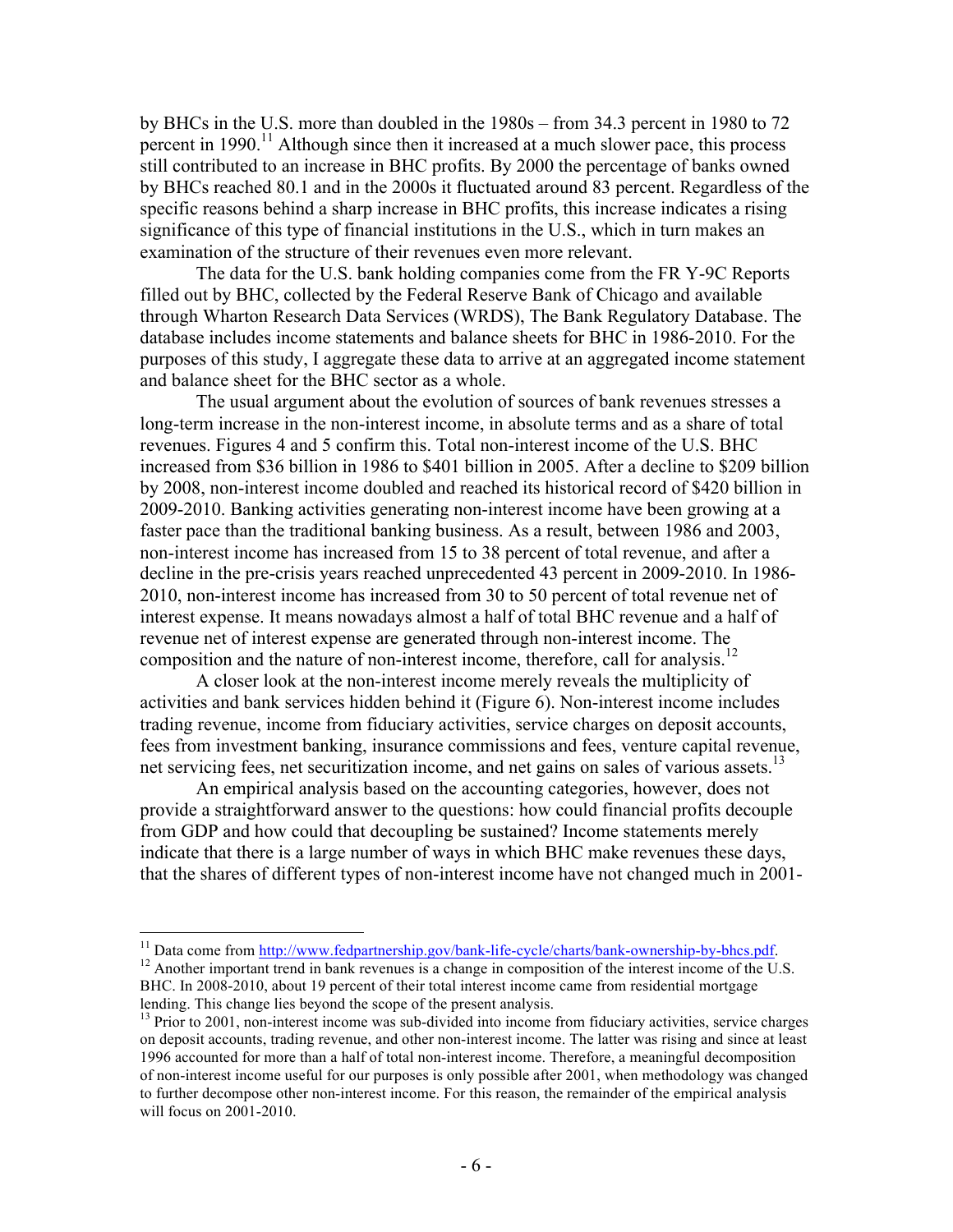2010, and that none of these types of revenues are significant enough to explain the overall trend. The puzzle of the causes of the rise in financial profits remains.

# **3. Capital gain-like revenues: Insights from Keynes, Minsky, and Hilferding**

If a rise in financial profits cannot be explained on the basis of accounting categories, we need a theoretical framework that could help interpret the results. This section will show that Keynes, Minsky, and Hilferding have some insights that can help explain the puzzling rise in financial profits.

# 3.1. From the dual price system to theories of investment: Keynes, Tobin, and Minsky

Keynes offered a distinct conceptualization of capital goods that lies at the heart of his theory of investment further developed by Tobin and Minsky. Keynes (1973 [1936], p. 135-137) suggested that capital goods – what he called "capital-assets", or investment – have two sets of prices, the demand price and the supply price. The demand price of the investment is determined by the prospective yield from an asset and the current rate of interest. The prospective yield is the difference between the selling price of the goods produced with the aid of the capital asset and the running expenses during the life of the asset. The supply price of the capital-asset is its replacement cost. For Keynes, investment is carried out up to a point when the supply price of investment is equal to its demand price. In other words, it is the gap between the two sets of prices that constitutes an inducement to invest.

This approach was subsequently formalized by Brainard and Tobin (1968) as a qtheory of investment and entered a general equilibrium model developed by Tobin (1969). Given that the required rate of return for investors can diverge from the marginal efficiency of capital, the market value of the physical capital can diverge from its reproduction costs in the short run (Tobin, 1969, p. 29). Nevertheless, a long run equilibrium requires equalization of the two sets of prices. Similarly, Minsky (2008 [1986], pp. 160, 195-205) also used the dual price system as a basis of his theory of investment, although for him, unlike Tobin, the market value and the replacement costs do not have to equalize, even in the long run.

The debate around the empirical and theoretical validity of these theories of investment gives reasons to believe that the approaches to investment developed by Keynes, Tobin, and Minsky have a limited explanatory power. Comparative econometric and case studies find mixed or weak support for the q-theory of investment (e.g., Bosworth, 1981; Fisher, Merton, 1984) and show it to be inferior to other investment theories (Clark, 1979; Kopke, 1982). For Crotty (1990), the inability of these theories of investment to stand empirical tests is not surprising due to the conceptual problems at the heart of these theories, most notably – the conflation of managers and shareholders, as in the case of Tobin and Minsky, or the domination of owners over managers, as in Keynes. For Crotty (1990, pp. 535-537), by contrast, investment decisions can be relatively independent of the gap between the two sets of prices, especially given that these decisions are made by managers, not shareholders.

Debates about the validity of the theories of investment developed by Keynes, Tobin, and Minsky suggest that even though these theories can explain investment behavior under certain conditions, the gap between the market value of the capital assets and the replacement costs cannot be a foundation of a general theory of investment. That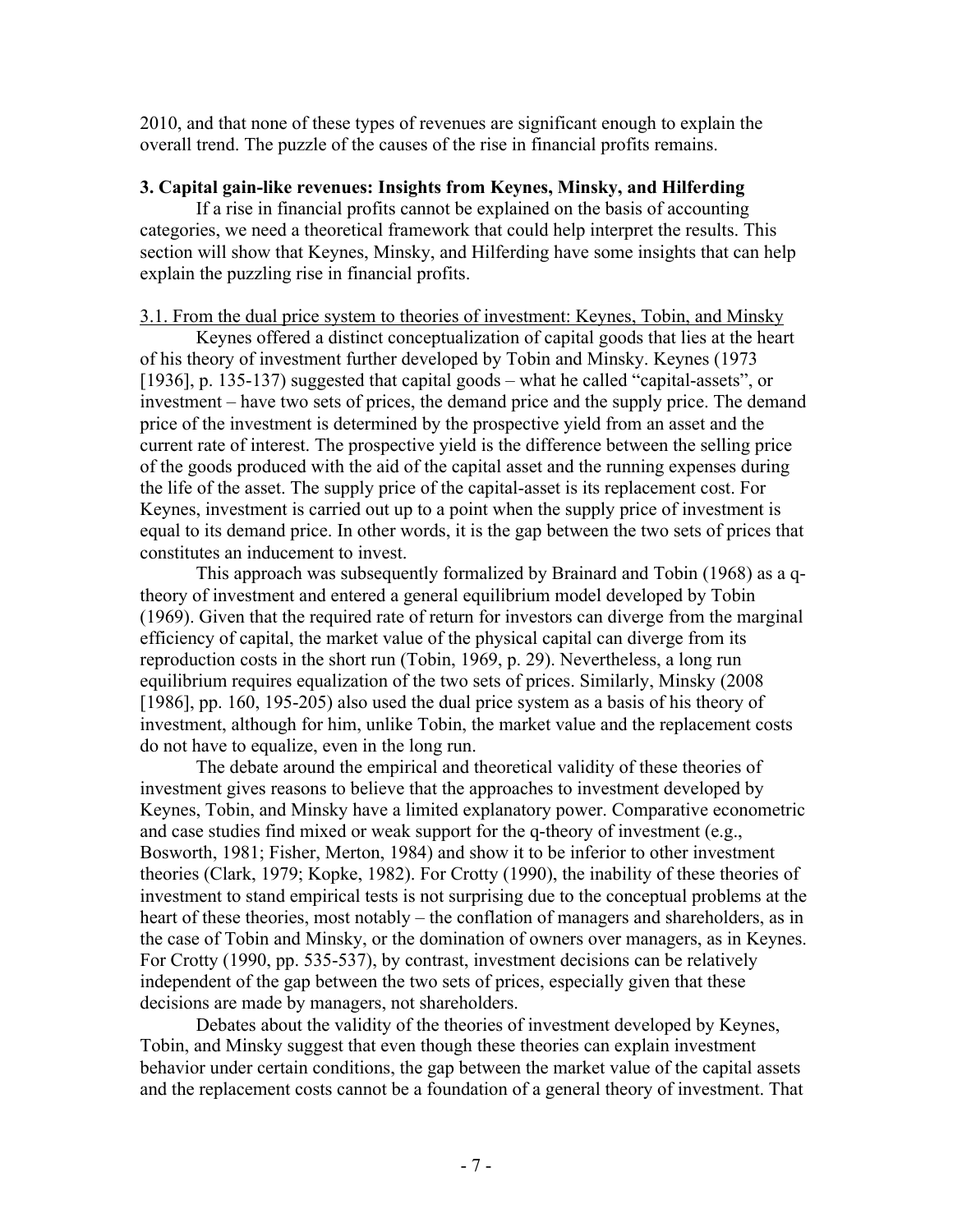alone, however, does not make the idea of the two sets of prices of capital goods irrelevant. The importance of the dual price system goes beyond the theory of investment, and a look at the history of thought can offer insights into other possible questions that can be addressed with the aid of the dual price system.

One such set of questions is the theory of capital and the capital controversies. Hicks (1974) argued that a possible way of looking at the history of capital controversies – from Ricardo and Malthus to the Cambridge capital controversy – is to understand it through the lens of evolution of two distinct approaches to aggregation of the real capital for the economy as a whole. These two approaches are called by Hicks "fundist" and "materialist".<sup>14</sup> For "materialists", capital is a stock of physical goods. The "volume of capital" is aggregated using prices of capital goods themselves. By contrast, for "fundists", capital is a capacity of producing goods in the future which is embodied in these physical goods. The "value of capital" can thus be measured as capitalized values of future net products. Thus, for Hicks (1974, p. 315), the "fundist" concept of capital is forward-looking, whereas the "materialist" concept is backward-looking. <sup>15</sup>

Viewed from the perspective of the debate between "fundists" and "materialists", the relevance of Keynes's two prices of investment lies in the fact that Keynes explicitly acknowledged the concept of capital as simultaneously forward- and backward-looking, making him both a "fundist" and a "materialist".<sup>16</sup> Capital is both a sum of values necessary for reproduction of the given stock of capital and a discounted future flow of value accruing to this stock. Keynes's two sets of prices suggest that the two approaches to capital, which represent two opposing camps in some of the capital controversies, are in fact not mutually exclusive.

In the  $20<sup>th</sup>$  century the forward-looking concept of capital became dominant, shifting the backward-looking concepts to the margins. In Merhling's (2006) words, "the economics view" of capital has given way to "the finance view". That is why the scholars of the end  $19<sup>th</sup>$  – early  $20<sup>th</sup>$  century are interesting in their appreciation of both the economics and the finance view, and Keynes was only one of them. For example, Irving Fisher was also "caught with one foot in the  $19<sup>th</sup>$  century and the second in the  $20<sup>th</sup>$ " (Mehrling, 2006, p. 73). Fisher inherited the classical political economy view, according to which "the accumulation of capital-wealth from the past determines the flow of future income-services", but also anticipated the development of the modern theories of finance (CAPM) and the modern macroeconomic theory (DSGE models), according to which "future income flows determine current capital valuations". A similar appreciation of both modes of valuation of capital can be found earlier in Marx (1977 [1894], p. 320) and Veblen (1904).

<sup>&</sup>lt;sup>14</sup> Hicks (1974, pp. 309, 315) considers Smith, British classical economists, Marx, Jevons, Boehm-Bawerk, Taussig, and Hayek to be "fundists", and Cannan, Walras, Marshall, Pigou, and J.B.Clark – "materialists".  $15$  Tobin (1969, p. 19) and Minsky (2008 [1986], pp. 227-228) treat the nominal value of capital as determined by the present conditions of its reproduction, not its historical costs. Their concept is therefore not backward-looking, as in Hicks, but "present-looking".<br><sup>16</sup> Hicks (1974, p. 309) treats Keynes as mostly a "materialist" with "no more than slight signs" of

<sup>&</sup>quot;fundism". Hicks thus underestimated the essential role Keynes attributed to investment as capital assets yielding future revenues, and on these grounds treated only Irving Fisher as simultaneously a "materialist" and a "fundist". Similarly, Hicks was one-sided when he treated Marx as a "fundist", whereas Marx was in fact both a "materialist" and a "fundist".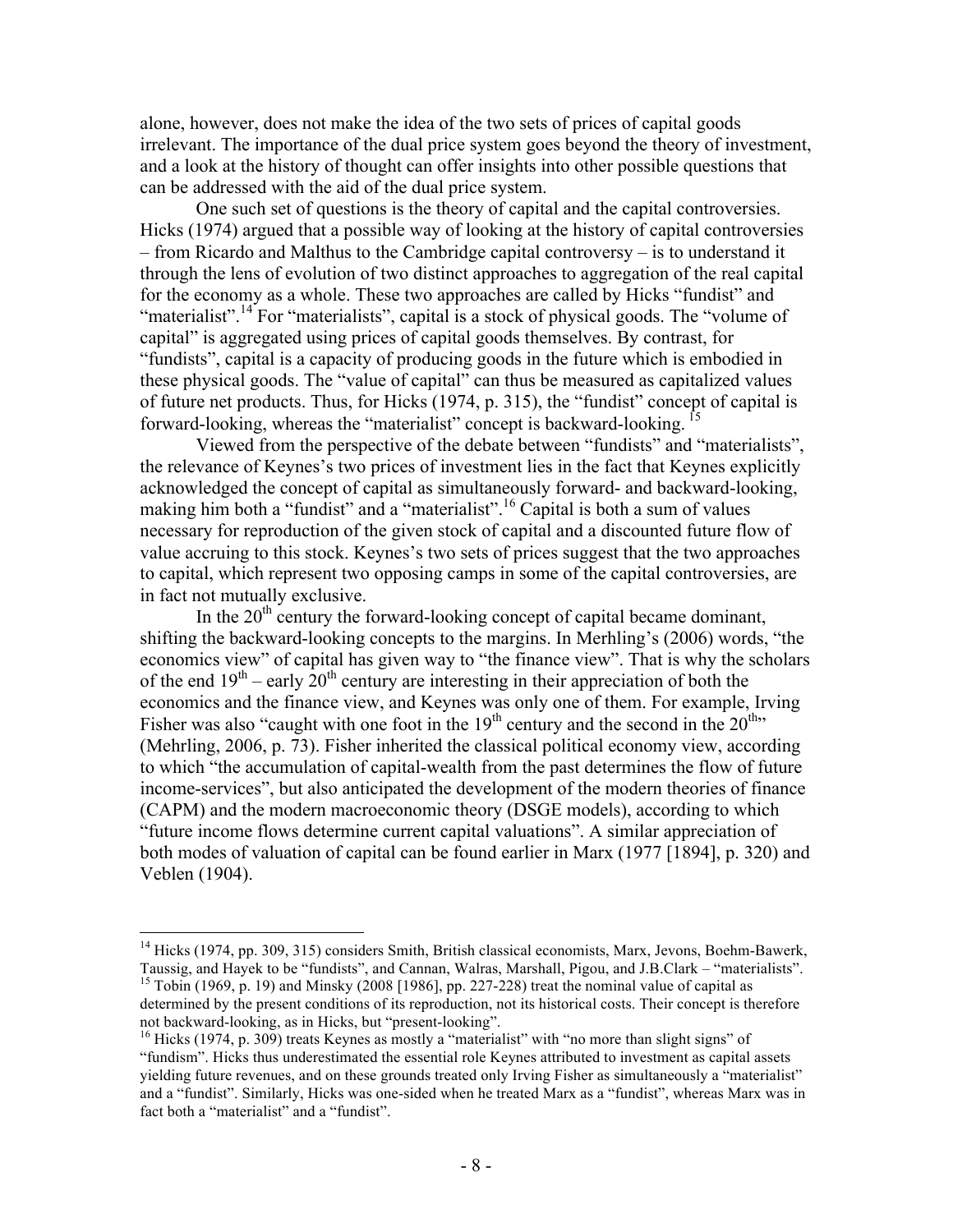But why does it matter that capital can be valued in two distinct ways simultaneously? What matters is not necessarily the co-existence of the two sets of prices per se, but the fact that a gap between these two sets of prices creates a new range of profit opportunities. Hilferding (1910) was the first one to notice that, but his idea got lost in the history of thought.

# 3.2. From the dual price system to founder's profit: Hilferding

Hilferding (1910, chap. 7) associated the gap between the two sets of prices with a particular type of profit – founder's profit. Being concerned with a rise of the corporate form of business organization and joint stock capital, Hilferding considered money capital K invested in purchasing the means of production and labor power. If the average rate of profit is r, the expected flow of surplus value generated per period in the process of production would be equal to  $\pi = r \cdot K$ . Following Marx, Hilferding assumed that the rate of profit systematically exceeds the interest rate,  $r > i$ , due to a different social status of money lenders and active capitalists. Given that from the perspective of an owner of money capital buying shares is akin to lending, Hilferding argued that shareholders would be satisfied with the rate of interest, as opposed to the rate of profit, and that they would be willing to pay  $\frac{\pi}{i}$  for the shares.<sup>17</sup> From the rate of interest being lower than the rate of profit  $(i < r)$ , it follows that discounting the future stream of surplus value with the former would result in the market value of an incorporated enterprise standing above the value of the actual capital invested  $(\frac{\pi}{i} > \frac{\pi}{r})$ . The difference between the

market value paid by investors and the initial capital invested,  $\frac{\pi}{i} - \frac{\pi}{r} = \frac{\pi}{i} - K$ , constitutes founder's profit that is shared between an initial owner of enterprise and an

investment bank facilitating floating equity shares.<sup>18</sup>

In other words, founder's profit is the difference between the two sets of prices of capital – between the market price of the capital asset and the cost of reproduction. Even if the dual price system does not offer a general theory of investment, the conceptualization of capital goods as having two sets of prices at least sheds some light on the nature of a peculiar form of profit. What are the characteristics of this form of gain?

First, founder's profit is made possible by a rise of the stock market that transforms expected future cash flows associated with capital assets into a price (Minsky, 2008 [1986], p. 194). Without the stock market, founder's profit would not be possible as a common form of gain.

Second, for the founder's profit to exist, the market price of capital asset should be higher than its cost of reproduction. Why would equity buyers pay more than the reproduction costs of capital? One can think of two reasons. Hilferding (1910, chap. 7)

$$
KG = \frac{r \cdot K}{i} - K = \left(\frac{r}{i} - 1\right) \cdot K > 0
$$
, if and only if  $r > i$ , for any positive value of capital.

 $17$  Hilferding also considered risk premium that would bid the rate of return on shares above the interest rate. However, he assumed that competition would eliminate the risk premium. On these grounds he dropped the risk premium in his ultimate analysis of founder's profit.

<sup>&</sup>lt;sup>18</sup> Thus, founder's profit cannot exist without the difference in the rates of return: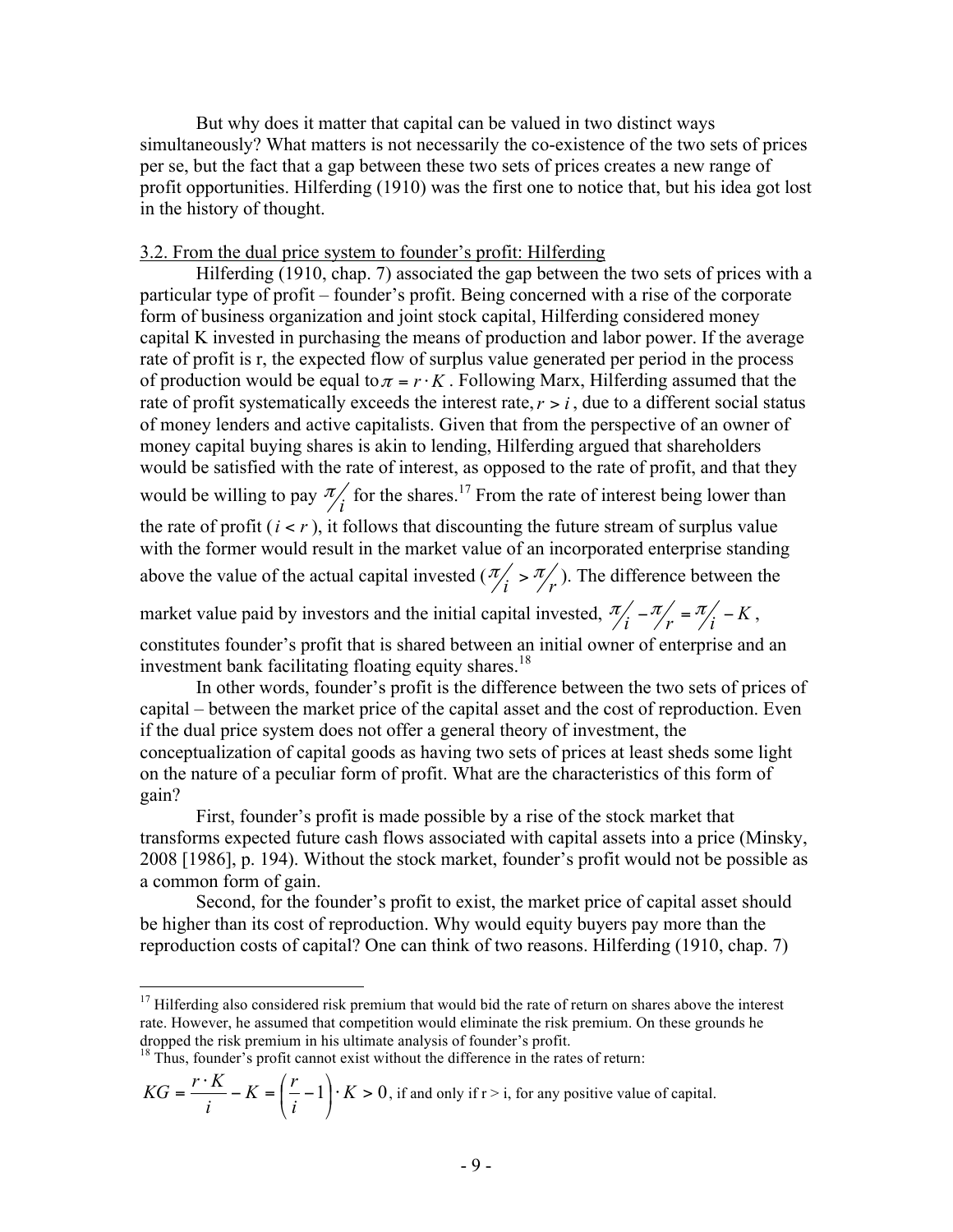explains founder's profit by the security buyers willing to accept a lower rate of return than the rate of profit in the sphere in production.<sup>19</sup> One possible explanation of that difference in the rates of return would be a difference in power of insiders and outsiders. Insiders have control over enterprise and can, therefore, refuse to sell equity shares unless outsiders accept a lower rate of return. Outsiders would in turn accept it, because even though the rate is lower, it would still be profitable for them.

This difference in the required rates of return due to shareholders' lack of control over enterprise can be further magnified by information asymmetry between insiders and outsiders. Information asymmetry, which is also conducive to fraud, was emphasized by Veblen (1904, p. 29-30, 77-80) as a key reason for existence of the founder's gain. Given that outsiders do not know the actual earning capacity and that insiders can, furthermore, manipulate or withhold relevant information, it is not surprising that outsiders might expect higher cash flows and, thus, be willing to pay more. Although information asymmetry and fraud are frequent explanations of lucrativeness of initial public offerings (IPOs), they cannot be the only reason. It becomes quite clear, once one recognizes that in the early days of IPOs and mergers the shares were distributed mainly among capitalists themselves who had skills and knowledge of business (Navin and Sears, 1955, pp. 123, 132-133). Among the buyers of securities were often commercial distributors of an enterprise going public, yet their knowledge of business did not eliminate founder's gain. In Hilferding's (1970, p. 112) words, founder's profit is "not itself a swindle, although it certainly makes swindles possible".

A third feature of founder's profit is its peculiar macroeconomic source. For Hilferding, this gain represents future profit received in a lump sum. Even though this gain is indeed justified by investors' expectations of future profits distributed in the form of dividends, Hilferding's argument does not explain where founder's profit come from at the moment when it is received by an entrepreneur. After all, future profit is not yet created, hence, it can form a basis of a financial transaction but it cannot be a macroeconomic source of financial gains. From a macroeconomic perspective, if financial markets transform expected future cash flows associated with capital assets into a set of current prices (Minsky, 2008 [1986], p. 194), then at the moment of such transformation there is no increase in the current output. This current price is merely a reflection of expected future output. Hence, unlike profit from production, founder's profit is not a part of current GDP. Not being a counterpart of current GDP, founder's profit can only arise in the sphere of circulation from redistribution of stocks of money of the asset buyers, and in this sense it is a form of "profit upon alienation" (Steuart, 1770a, p. 206) – redistribution of wealth within the society. As shown in greater detail by Lapavitsas and Levina (2011, pp. 21-25), by accepting a lower rate of return, asset buyers give up some of their monetary assets that form a source of founder's profit. Founder's profit is a cost for the ultimate shareholder – a cost formally similar to the cost of capital, K. Stocks of money redistributed in this way are not related to the ultimate asset holders' current income and can therefore exceed it. Some of founder's profit can come from redistribution of the current income, but it does not have to be limited by the current flows and can instead come from the pool of savings or through borrowing against future income and savings. At the macroeconomic level, this makes founder's profit incommensurable with current GDP.

 $19$  The difference between the rate of profit and the rate of interest is also appreciated by Tobin (1969).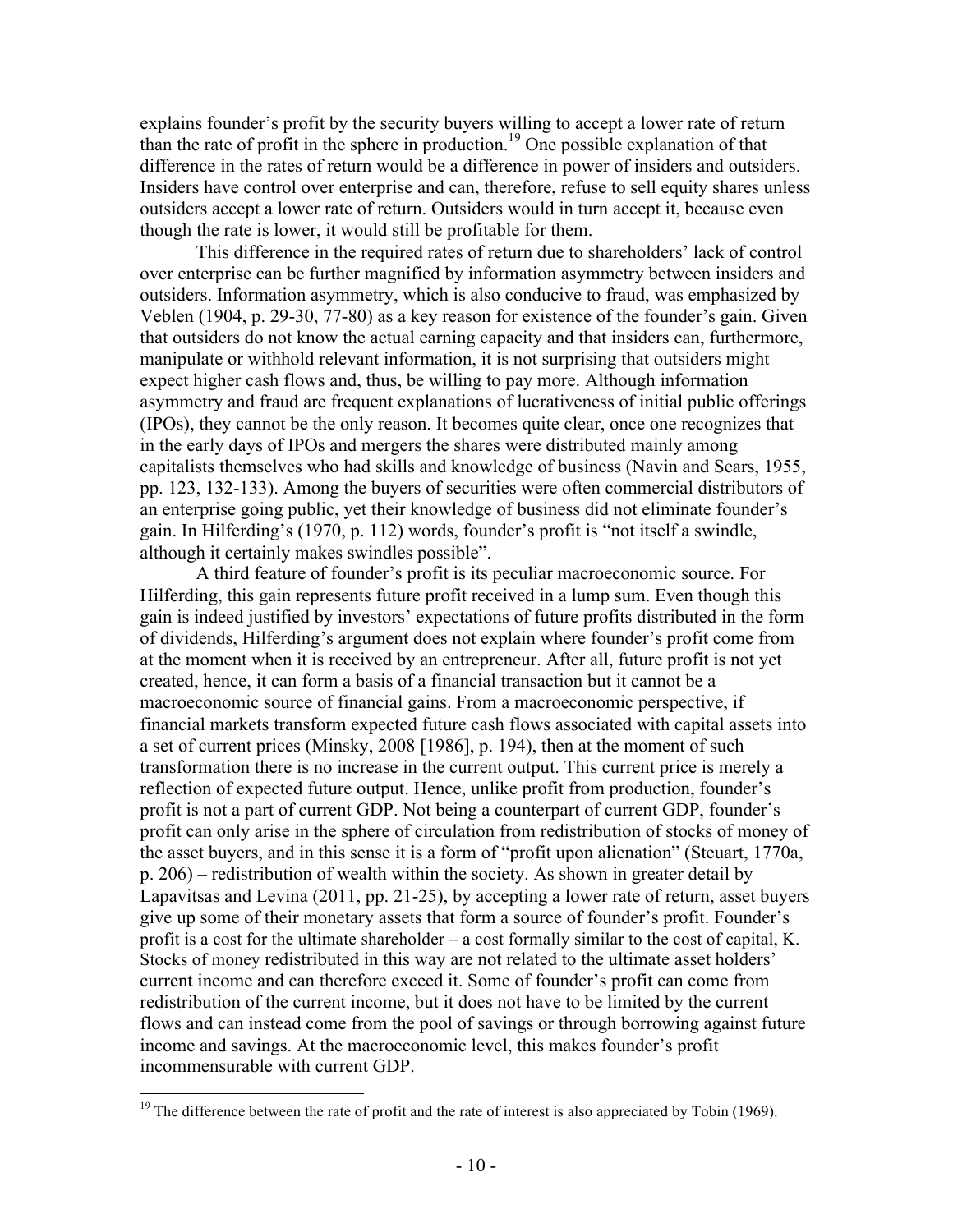Given that equity shares are bought with money, from now on monetary assets will be referred to as the immediate source of founder's profit. Needless to say, even though at the moment of transaction it is monetary assets that are being redistributed, this money can come from a previous sale of some other (financial) asset, from current income, or from borrowing. Thus, broadly speaking, one can think of founder's profit as involving a wealth transfer, or redistribution of assets of the buyer of the equity shares, regardless of the form in which wealth had been held prior to the transaction.

The wealth transfers associated with founder's profit are not a zero-sum game, which in turn explains how the gain can be sustained over significant periods of time. Accepting different rates of return on future cash flows allows both parties to profit from the transaction. Sellers receive an immediate gain (founder's profit), whereas buyers acquire a claim on future cash flows generating return on their investment. In this sense founder's profit can be seen as a positive-sum game. 20

Finally, founder's profit also does not have to be offset by subsequent losses, either for those who receive this profit or those who buy the corresponding equity shares. The former "lock in the gains", to use Lazonick's (2007, pp. 1006, 1010) expression, and are no longer exposed to risks associated with an enterprise. That is why they have no risk of losses. The equity shares buyers might or might not bear losses. If actual cash flows are such that the investors cannot recover even the amount of money invested, the ultimate asset holders would bear losses. But these losses would be a second-round effect, in addition to the first-round wealth transfer due to a difference in the rates of return.

#### 3.3. Many forms of capital gain-like revenues

Insights from the discussion on founder's profit can be used to understand a broader range of financial profits. There are several forms of gain that have characteristics of founder's profit – they are made possible by the existence of capital markets and involve redistribution of the stock of monetary assets, as they lack a counterpart in current GDP. These forms of profit can be called capital gain-like revenues, among which are underwriting revenues, fees from mergers and acquisitions, securitization revenue, trading gains (both proprietary and on behalf of clients), fees from asset management, and even managerial bonuses in the form of stock options.

Consider, for example, mergers and acquisitions (M&A) – buying and selling of bundles of capital assets and market positions as embodied in firms and parts of firms. Underwriting can be seen as a logical origin of mergers, because, first, a merger involves issuing equity shares as claims on future revenues of an enterprise, with a difference from an IPO being that this enterprise is a newly created entity consisting of at least two previously independent firms. Second, even though historically IPOs and mergers developed at around the same time, and some mergers were among non-incorporated enterprises, the majority of modern mergers are among the already incorporated businesses. This was summarised by Minsky (1986, p. 348; see also Minsky, 1993, p. 11) who argued that "the starting point for bids on existing firms is the market valuation of the equity and debt liabilities".

 $20$  Founder's profit can be seen as a zero-sum game only at the moment of transaction (IPO). As soon as the asset buyer receives return on the purchased shares, the founder's profit is no longer a zero-sum game.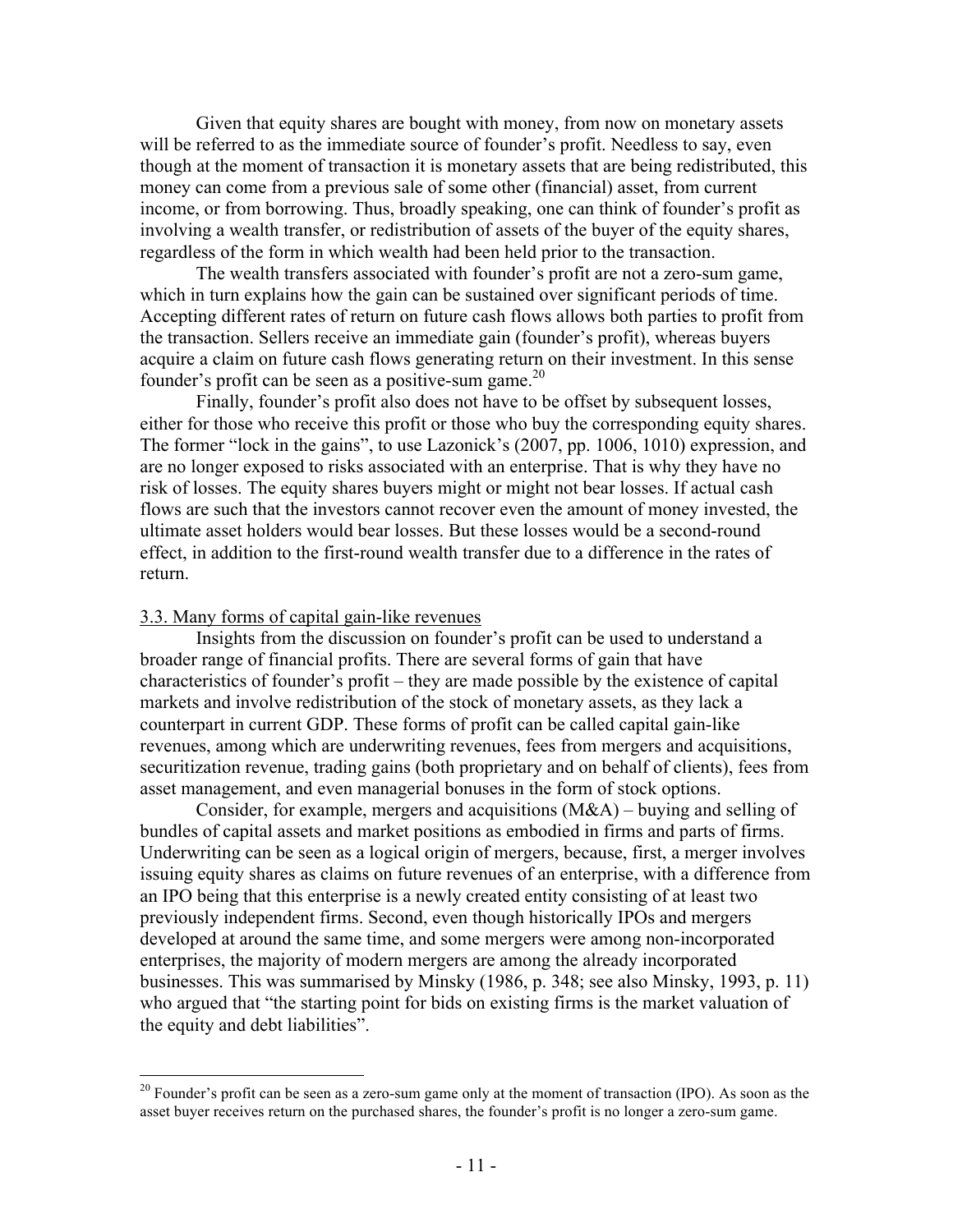Locking in a specific form of profit was an important motive behind M&A at various stages of history. For example, it played a role in the origin of mergers in the late  $19<sup>th</sup>$  century (Chandler, 1977, pp. 332, 339), in the conglomeration movement in the U.S. in the 1960-70s (Lazonick, 1992, pp. 464-466), and in the leveraged buy-outs (LBOs) in the second half of the 1980s (Lazonick, 1992, pp. 472-473). Gains from M&A are similar to founder's profit. Just like founder's profit requires the existence of the stock market, gains from M&A require the market for corporate control. In both cases a financial reorganization results in a new enterprise whose market valuation increases, opening an opportunity for a lump-sum gain. $^{21}$  Financial markets transform future increases in market power or in labor productivity into immediate capital gains (Minsky, 1986, pp. 348-351). Lacking a counterpart in current GDP and reflecting expected future gains, these profits come from redistribution of monetary assets of the ultimate asset holders.<sup>22</sup> These gains accrue to institutions and individuals having control over the enterprises under reorganization and to institutions facilitating this process – investment banks.

Due to their role in liquidity provision banks are well suited to facilitate these transactions and, hence, to share in gains associated with them. Thus, bank fees from underwriting and M&A represent a particular form of financial profit due to the gap between the two sets of prices of capital – capital gain-like revenues. Fees for M&A are an important source of revenues for investment banks. For example, in 2003 in the U.S. investment banks facilitated M&A transactions worth \$386 billion and received fees that exceeded \$596 million (Walter, Yawson and Yeung, 2008, p. 342). In 2008 investment banks received \$44 billion worldwide in fees for facilitating M&A, with \$12.5 billion captured by six largest investment banks in the U.S., led by Goldman Sachs at \$3.1 billion (DiNapoli, 2008, p. 6).

Securitization income also has characteristics similar to funder's profit. Securitization is a process of bundling loans and selling them to special purpose vehicles (SPVs), bookkeeping entities created by banks. SPVs use these loans as collateral to issue long term bonds sold to institutional and individual investors. One can think of securitization as a form of underwriting applied to bank lending, as opposed to nonfinancial corporations' process of production. Similar to investment banks providing liquidity to companies by floating claims on their future profits, securitization is a form of liquidity provision to banks themselves by floating claims on their future revenues – interest received on loans. It is therefore not surprising that some insights from an analysis of founder's profit are also helpful to understand securitization revenue. There are two forms of revenue associated with securitization – profit from the loan sale due to a rise in the value of the loan and profit from servicing loans.

When loans are bundled and sold to investors, the revenues received by a bank and an SPV come directly from monetary assets of the ultimate investors who in turn

<sup>&</sup>lt;sup>21</sup> By contrast to IPO, gains from M&A can also come from an increase in the expected future profits of the two enterprises combined – due to economies of scale, eliminating inefficiencies, achievement of market power as seller and/or monopsony power as buyer, economies of vertical integration, benefits of access to free cash flows of another enterprise, and other possible advantages.

<sup>&</sup>lt;sup>22</sup> In this context Minsky (2008 [1986], p. 220) noticed that "the income of Wall Street operators in the mergers and acquisitions business is part of national income and output. Thus, while the meaning of the above is clear, it is not technically correct. In our type of economy, there is a peculiar output called mergers and acquisitions… The "golden parachutes" of the 1980s yield "incomes" that are hard to relate to the standard economic view of incomes".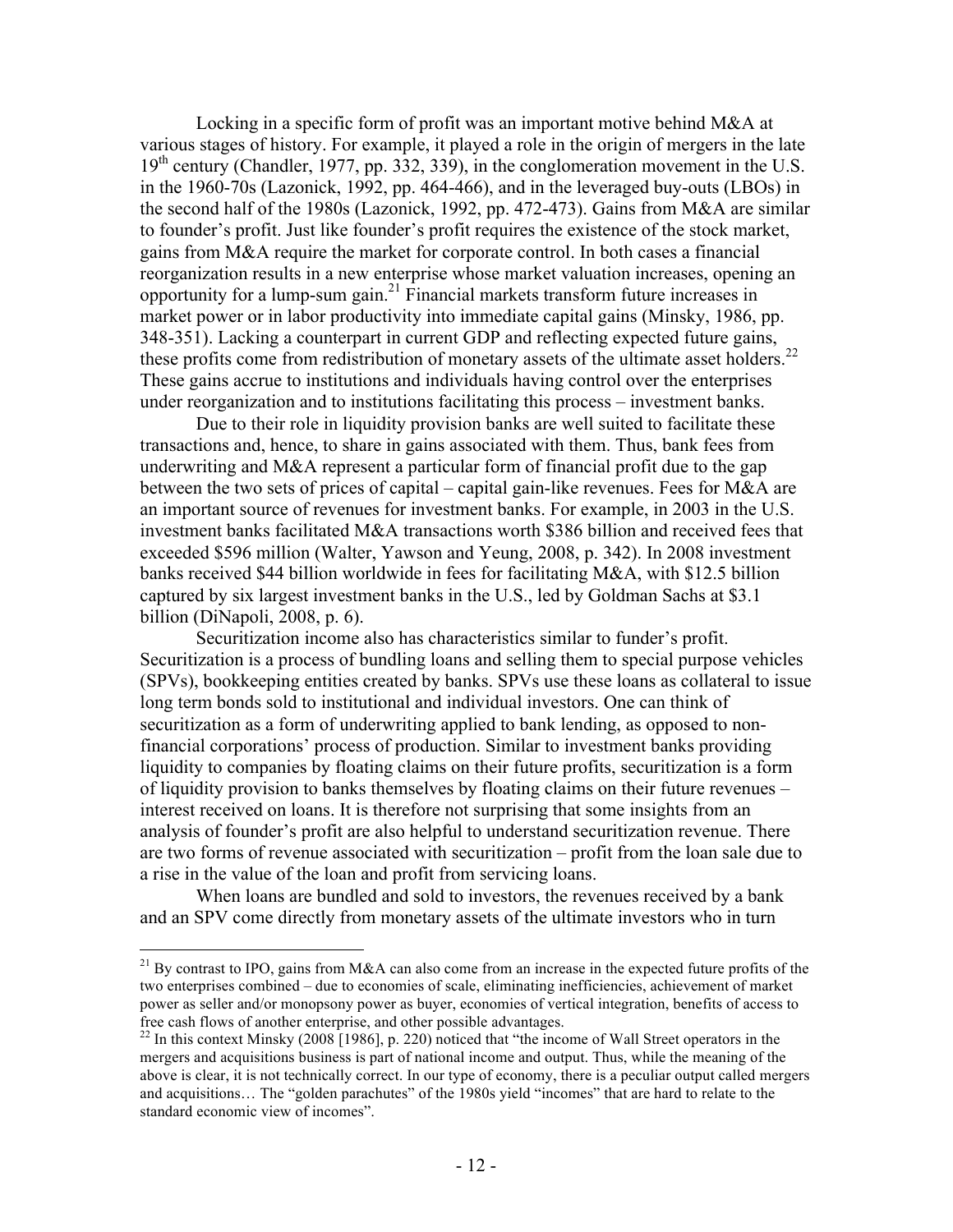receive a claim on future revenue.<sup>23</sup> A loan is typically sold at a price above its par value, and this difference can be explained by differences in the rates of return. Similar to underwriting, outsiders do not have control over bank business making them accept a lower rate of return, which can further be magnified by asymmetric information and fraud.

Empirical studies of securitization in the U.S. and Europe confirm that the coupon on asset-backed securities (ABS) is normally lower than the average interest rate on the underlying assets.<sup>24</sup> For instance, in 1988-2001 the ratio of the weighted average coupon rate of the mortgage-backed security (MBS) pool to the 30-year mortgage rate has 0.97 mean and 0.96 median, implying that on average the coupon on MBS is lower than the interest on underlying securities (Xu and Fung 2005, p. 405). These findings are consistent with the time series for Ginnie Mae ARM coupon and 30 year mortgage rate in 1986-2000 (Fabozzi, 2001). The same results hold for the 2000s. Interest margin between the 1-5 year housing loans and the 4-year ABS/MBS in the euro area was positive from January 2003 till June 2008, and turned negative only in 2008 – after the outbreak of the crisis (Colangelo and Inklaar, 2010, p. 18). The interest margin between mortgage loans and related MBS in the U.S. was 0.8 percent in 2002-2007 (Basu, Inklaar and Wang, 2008, p. 18).

Finally, trading gains and realized capital gains can also be seen as a form of capital gain-like revenues coming from the gap between the two sets of prices. Lapavitsas and Levina (2011) show that gains from trade in financial instruments are possible because of the differences in the rates or return, and these gains come from redistribution of the monetary assets of the ultimate asset holders. A lack of counterpart in current GDP for capital gains is acknowledged by national accounting that excludes capital gains from income and GDP on the grounds that capital gains represent changes in the price of already existing assets rather than current production (U.S. Bureau of Economic Analysis 2005, 2006, p. 5). These gains, therefore, also represent a wealth transfer.

### **4. Income of the U.S. bank holding companies: Empirical analysis revisited**

The idea that capital gain-like revenues have peculiar characteristics and take many forms can be used to revisit an empirical analysis of the U.S. BHC. Founder's profit would correspond to fees from investment banking activities, including IPOs, underwriting, and M&A. Total securitization income would comprise net securitization income, net servicing fees, and net gains (losses) on sales of loans and leases. Realized capital gains would include trading revenue and two types of income not being a part of non-interest income – realized gains (losses) on held-to-maturity securities and realized gains (losses) on available-for-sale securities. A sum of these three forms of capital gainlike revenues – founder's profit, total securitization income, and realized capital gains – would represent total capital gain-like revenues of BHC. Figure 7 shows a decomposition of BHC non-interest income based on these theoretical categories.

<sup>&</sup>lt;sup>23</sup> The difference between founder's profit and securitization income lies in the character of cash flows that are expected to remunerate the ultimate asset holders. In the case of founder's profit, it is profit from production, in case of securitization – interest payments on loans.<br><sup>24</sup> This is consistent with the mainstream theories of finance, according to which mortgage note rate is

expected to exceed the MBS coupon rate by the amount of servicing fee and guarantee fee (Bhattacharya, Berliner and Fabozzi, 2008, p. 5; Wang, Uryasev, 2006, p. 23).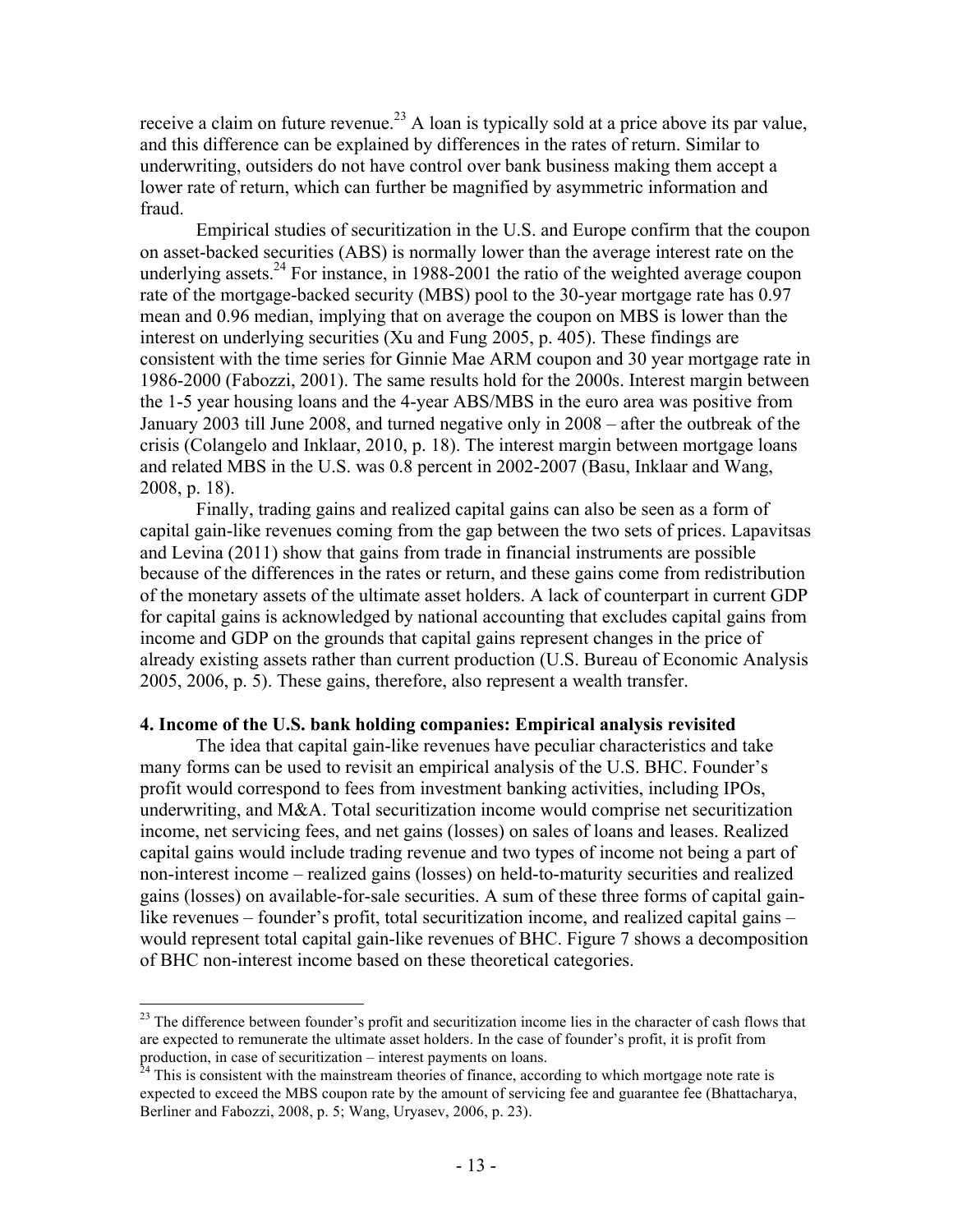This decomposition brings to the surface several facts. First, in the run-up to crisis, realized capital gains were the smallest revenue associated with the dual price system. For the BHC sector as a whole, trading gains were not as significant as it might appear based on how much attention they have attracted. This is probably due to the fact that some of these gains represent redistribution within the BHC sector itself, so that gains of some BHC were losses of others. In 2009-2010 trading gains more than doubled compared to their average pre-crisis level of \$29 billion per year. Amounting to \$70 per annum in 2009-2010, realized capital gains became the second largest source of revenue, after founder's profit.

Incidentally, although "paper profits" associated with fair value accounting have been an important factor in determining behaviour of individual banks and generating leverage cycles (Adrian, Shin, 2010), from the macroeconomic perspective these revenues have not been an important source of the total bank revenues in the years for which the data are available. One cannot infer the role of "paper profits" in the run up to crisis, but in 2007-2010, the only years when the data are available, net change in the fair values of financial instruments accounted for under a fair value option was close to the value of realized capital gains, with the exception of 2008 (Table 1). Nevertheless, in 2009-2010 trading gains increased significantly, yet "paper profits" were substantially smaller than trading revenue. Revenues associated with mark-to-market accounting amounted only to 0.33-3.95 percent of total non-interest income in 2007-2010.

Second, in 2001-2006 total securitization income was a more important source of BHC revenues than realized capital gains. Averaging to \$58 billion during those years, this form of revenue was the single largest form of BHC capital gain-like revenues. In particular, it was twice as high as realized capital gains and trading gains. Although securitization income has declined since the onset of the crisis, it still generates for BHC \$20-40 billion per year.

Finally, prior to 2009, founder's profit averaged \$52 billion per year, with the crisis years not being an exception. In 2009-2010 it rose to \$91 per annum and thus became the single largest form of BHC capital gain-like revenues, having taken the place of securitization income.

Overall, total capital gain-like revenues averaged 40 percent of BHC non-interest income and 63 percent of their pre-tax profit in 2001-2007 (Figure 8).<sup>25</sup> It means that almost a half of what is normally known as non-traditional banking activities – activities generating non-interest income – are driven by pursuit of capital gain-like revenues. Since the crisis the share of the capital gain-like revenues in total BHC revenues has increased. After a \$0.64 billion net loss from these activities combined in 2008 – a loss driven by losses from trading and capital losses – capital gain-like revenues quickly recovered and reached a historical record level of \$202 and \$185 billion in 2009 and 2010, respectively. As a result, total capital gain-like revenues rose to 46 percent of noninterest income in 2009-2010, on average, and 156 percent of pre-tax profit in 2010.<sup>26</sup>

 $25$  Insurance commissions and fees, service charges on deposit accounts, and income from fiduciary activities are the other largest components of the non-interest income.

<sup>&</sup>lt;sup>26</sup> In 2009 BHC pre-tax profits have not recovered after the crisis as quickly as capital gain-like revenues and amounted only to \$15.5 billion. As a result, in that year capital gain-like revenues reached 13 multiples of the value of pre-tax profits. To avoid a distortion of the scale of the graph, this "outlier" is not depicted on Figure 8.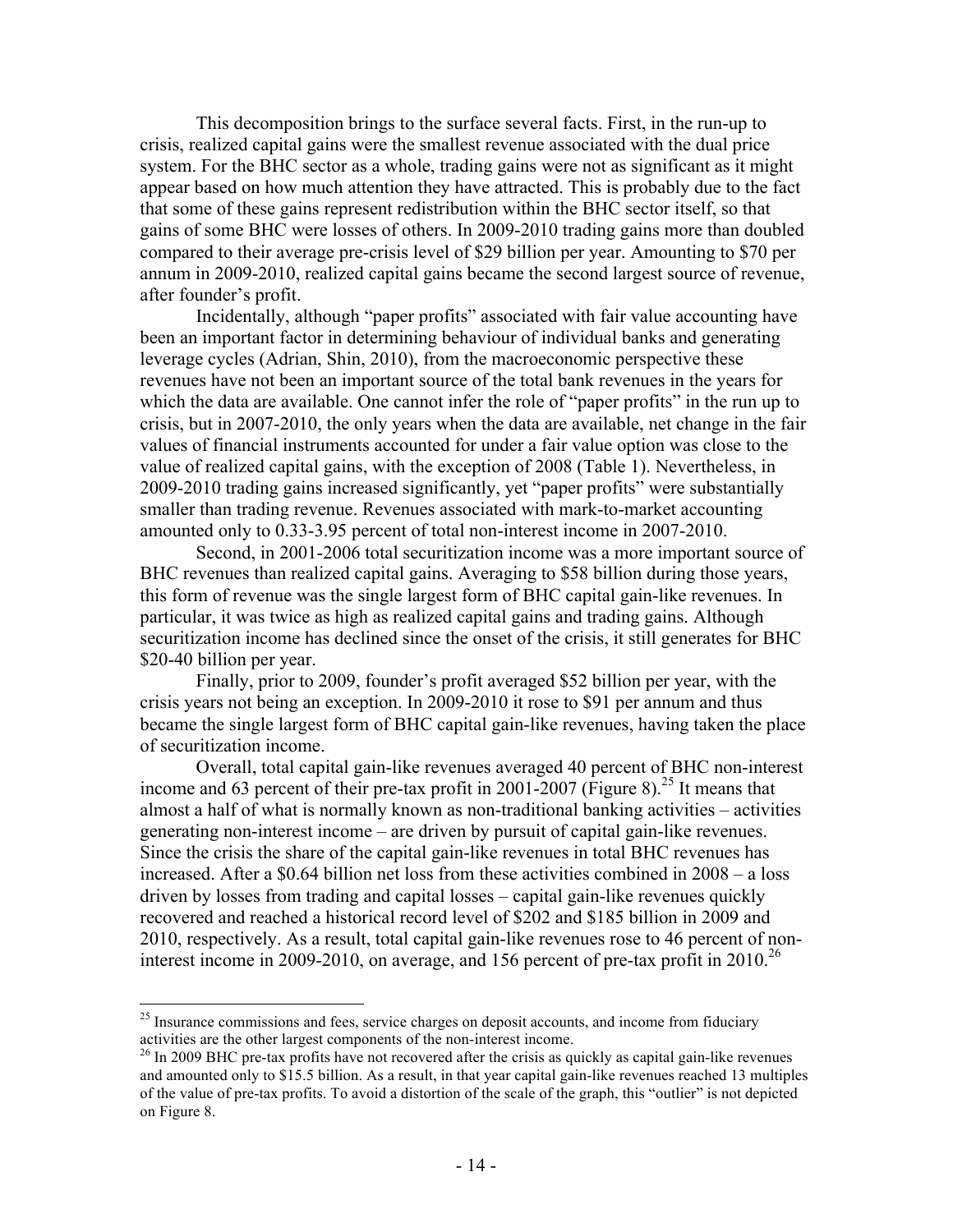This quick recovery of the capital gain-like revenues and their rise above the pre-crisis levels stands in sharp contrast to the fact that profitability of the U.S. BHC still has not reached its pre-crisis level. Return on equity (ROE), which averaged 19 percent in 2001- 2006, dropped to -4.7 percent in 2008 and rose merely to 7.6 percent by 2010. Return on assets (ROA) followed the same trend by falling from 1.7 percent in 2001-2006, on average, to -0.4 percent in 2008 and recovering only to 0.7 percent in 2010.

# **5. Rise in financial profits through the lens of capital gain-like revenues**

How can these findings about the size of the capital gain-like revenues of the U.S. BHC explain the puzzling rise in financial profits in the 2000s? What do these gains have to do with the rise in financial profits? It was shown in section 3 above that capital gainlike revenues do not have a counterpart in current GDP and instead come from redistribution of monetary assets of the ultimate asset holders. Given that these gains are incommensurable with the size of current GDP, a logical step would be to find financial profits excluding capital gain-like revenues, to make a comparison between financial profits and GDP meaningful.

What would have a rise in financial profits been, if it were not for the capital gainlike revenues? To answer this question, I construct an index of BHC profits with and without capital gain-like revenues. To make the results comparable with Reid (2008), 1970 is chosen as a base year. Given that the data for BHC are available only since 1986, I assume BHC profits rose at the same pace as commercial bank profits in 1970-1986. Thus, the BHC profit index in 1986 is set at 3.19 – the value of the profit index for the commercial banks that year. This is a reasonable assumption, given that until early 1990s BHC and commercial bank profits were almost equal (Figure 1), and given that financial profits, non-financial profits, and GDP had a similar long-term trend in 1970-86 resulting in values of all these indices being close to each other in 1986 (Figure 2). For each

subsequent year the profit index is calculated as 
$$
\frac{\pi_t}{\pi_{1970}} = \frac{\pi_t}{\pi_{1986}/3.19}
$$
, where  $\pi_t$  is BHC

pre-tax profit in year t.

Profit index excluding capital gain-like revenue is calculated as

 $\mathcal{J}_{1970}$  –  $\mathcal{K}_{1970}$  –  $\mathcal{\bm{\pi}}_{1986}/3.19$  $\pi$  ,  $^ \kappa$  $\frac{\pi}{\pi} \frac{\pi}{\kappa_{1970}} = \frac{\pi}{\pi} \frac{\kappa}{\kappa_{1976}}$ , where  $\pi_t$  is BHC pre-tax profit in year t and  $\kappa_t$  is total capital  $\pi$ gain-like revenue in year t. Given that data for 1970 are not available, two assumptions are made. First, as before, BHC profits are assumed to rise at the same pace as commercial bank profits in 1970-1986, hence,  $\pi_{1970} = \pi_{1986}/3.19$ . Second, capital gainlike revenues are assumed to be equal to zero in 1970. In the absence of data, this is a reasonable assumption given that capital gain-like revenues rose to prominence since the 1990s, with a rise of non-traditional banking activities, and were insignificant even in 1986 when the data begin. Nevertheless, this assumption might introduce a bias. The denominator of the index might be overestimated, thus, underestimating the index as a whole.

The results are shown on Figure 9. BHC profits rose faster than the financial sector profits. In 2005 BHC profits were 47 times higher than their value in 1970, sharply declined the following three years, turned negative in 2008, and started recovering in 2009-10. By contrast, pre-tax profits excluding capital gain-like revenues rose faster than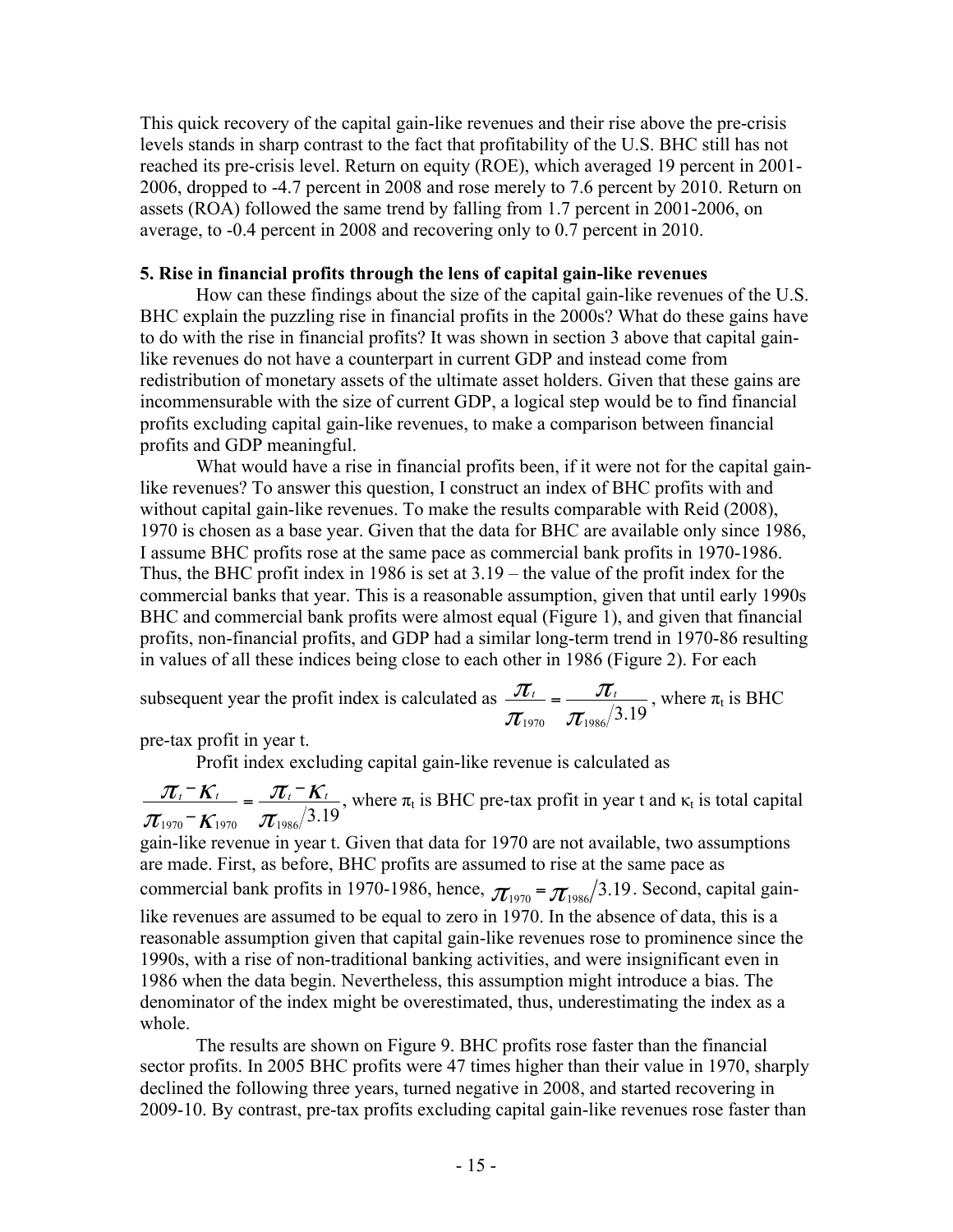GDP only in 2002-05, reached only 22 multiples of their 1970 value in 2005, and dropped significantly the following years. In other words, once the capital gain-like revenues are excluded from the BHC profits, the trillion dollar excessive profits disappear. Cumulative excess profits calculated as profits corresponding to a gap between the growth rate of BHC profits (excluding capital gain-like revenues) and GDP would be equal to \$155 billion in 2002-2005, not \$1.2 trillion, as in Reid (2008). But those cumulative excess profits would also be more than offset by \$590 billion losses in 2006- 2010. In a nutshell, there is no longer pronounced and sustained decoupling between financial profits and GDP, suggesting that capital gain-like revenues have significantly contributed to the dramatic rise in financial profits.

Notice, constructing the index excluding capital gain-like revenues, one would like to estimate the difference between pre-tax profits and capital gain-like profits, not revenues. In other words, one would like to add expenditures out of capital gain-like revenues to the numerator of the index, to make the two series comparable. Unfortunately, it is impossible to map capital gain-like revenues onto corresponding expenditures, as such data are not available. For this reason, the numerator of the index constructed above captures the difference between profits and capital gain-like revenues, which is a second-best solution, because it underestimates the numerator and the index as a whole.

To address this problem and to evaluate the robustness of conclusions drawn from Figure 9, I construct indices of BHC revenues including and excluding capital gain-like

revenues, with 1986 as a base year. Revenue index is calculated as *R*  $R_t$  and index of 1986

revenue excluding capital gain-like revenue as κ κ  $1986 - K_{1986}$ − *R*  $R_t$ <sup>-</sup> $K_t$ </sup>, where R<sub>t</sub> is BHC total

revenue and  $\kappa_t$  is total capital gain-like revenue in year t. In the absence of data for capital gain-like revenues prior to 2001, I assume that capital gain-like revenues were zero in 1986. It is a reasonable assumption given that non-traditional banking activities rose to prominence in the 1990s, although this assumption might underestimate the value of the index excluding capital gain-like revenues. The results are shown on Figure 10. There is a decoupling between the rate of growth of BHC revenues and GDP, similar to that between profits and GDP. Once the capital gain-like revenues are excluded, the decoupling between the rate of growth of BHC revenues and GDP is less pronounced, especially after the crisis.

One can estimate "excess revenues" – a difference between actual revenues and what they would have been if they were to rise with the rate of growth of GDP since 1986. Excess revenues received by the BHC amount to \$4.2 trillion since 1986, but they are highly concentrated in the 2000s. In 2001-2010 excess revenues equal to \$2.9 trillion, whereas in the same years cumulative capital gain-like revenues amount to \$1.3 trillion. Thus, 45 percent of the excess revenues of the US BHC can be explained by capital gainlike revenues, which suggests that almost half of the decoupling of BHC revenues from GDP in 2001-2010 was driven by capital gain-like revenues.

### **Conclusion**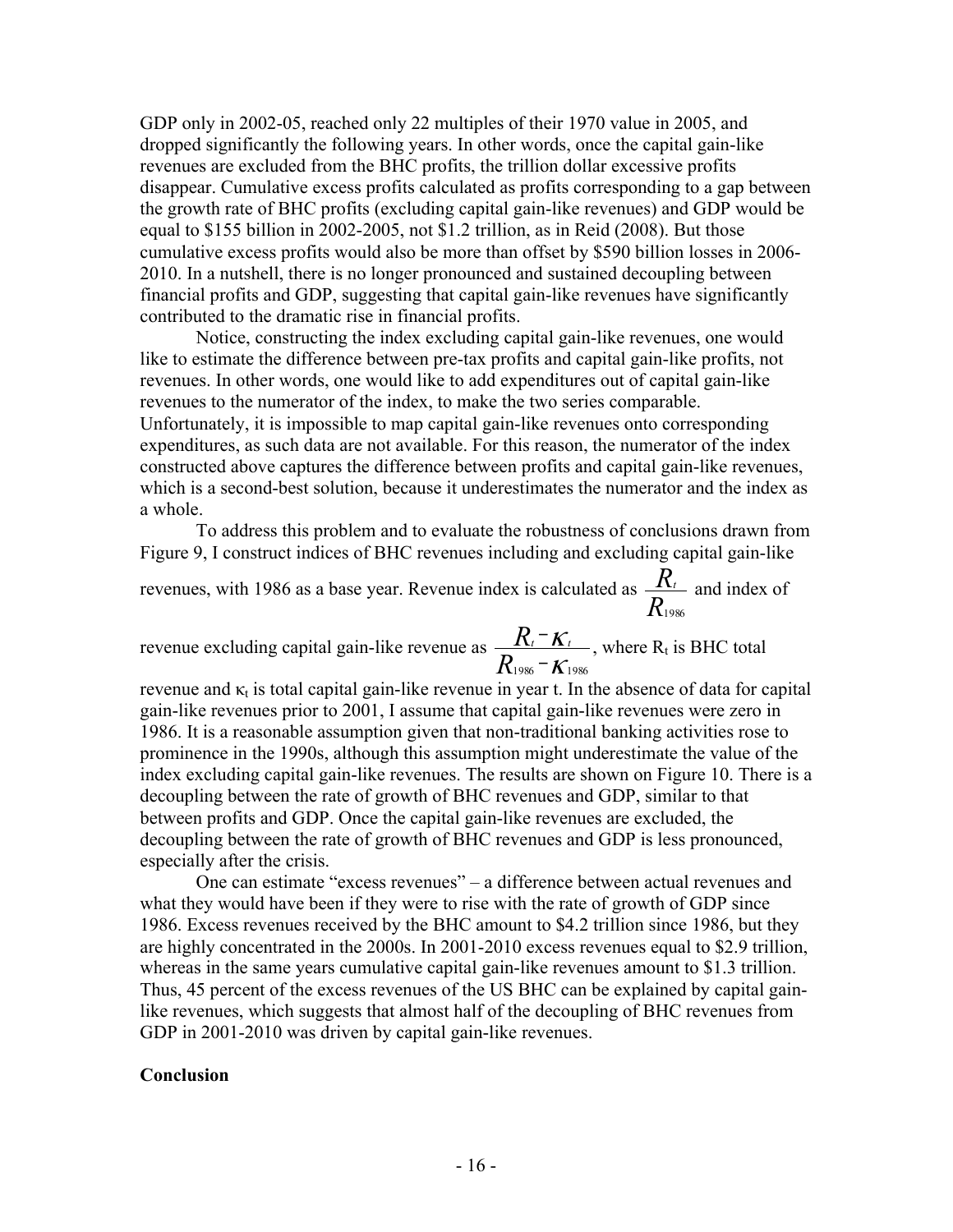Drawing on the insights from Keynes, Minsky, and Hilferding, this paper identifies a peculiar type of profit – capital gain-like revenues – and demonstrates that this form of gain has contributed significantly to the decoupling between the rate of growth of financial profits and GDP. In 2001-2010 almost half of the detachment between the rate of growth of the US bank holding companies' revenues and the rate of growth of GDP is explained by capital gain-like revenues. The paper also identifies several peculiar characteristics of these gains that help solve three puzzles around this decoupling.

First, precisely because capital gain-like revenues do not have a counterpart in current GDP and instead come from redistribution of the stocks of monetary assets, it is not surprising that these revenues can grow at a pace unrelated to the rate of growth of GDP. It also explains how these profits can recover quickly and rise significantly during a recession. Although GDP has been sluggish, the stock of accumulated monetary assets still constitutes a pool that can be redistributed in spite of a recession. Second, the positive-sum character of the capital gain-like revenues explains how these profits can be sustained over a significant period of time. The fact that a seller of financial assets locks in a gain, whereas a buyer receives a claim on future cash flows yielding positive return on investment, makes a wealth transfer sustainable. Finally, third, capital gain-like revenues do not need to be offset by subsequent losses of the recipients of these gains. The gains are "locked in", so even if there are losses, they would be borne by the ultimate asset holders.

The approach developed in this paper can also help reconcile two perspectives on financial profits prevalent in the literature – as an illusion and as rent. Both views have important insights that need to be retained to explain the nature of some of financial profits. On the one hand, the first approach rightly stresses that some financial profits lack a counterpart in current GDP, and treating them as contributing to GDP would be an illusion. As it was shown above, capital gain-like revenues are monetized expected future gains locked in as current profits, and in that sense they do not have a counterpart in current GDP. Contrary to the approaches emphasizing the fictitious character of financial gains, these gains, however, do not have to be offset by subsequent losses or be associated with increased risk-taking of those who make the gains. The risks and potential losses do not stay with those who make capital gain-like revenues, instead, they are passed onto the ultimate assets holders. Moreover, a focus on fictitiousness of financial gains, if pushed to the extreme, can obscure a real resource transfer.

For these reasons it is important to retain the emphasis of the approach to financial profits as rents. There is indeed a redistribution of real resources associated with capital gain-like revenues. This paper contributes to the literature on financial profits as transfers (rents) by providing a theoretical foundation for understanding gains associated with capital markets, by demonstrating how the mechanism of financial profit making holds for a broader range of profits than trading gains and gains from M&A, and by emphasizing that capital gain-like revenues involve transfers of not only current income, but also accumulated wealth. Because of the latter, financial markets create space for redistribution on a much larger scale than redistribution of merely current incomes and profits.

To understand the social implications of the rise in BHC capital gain-like revenues, this trend needs to be considered in context of a rise in the pool of net wealth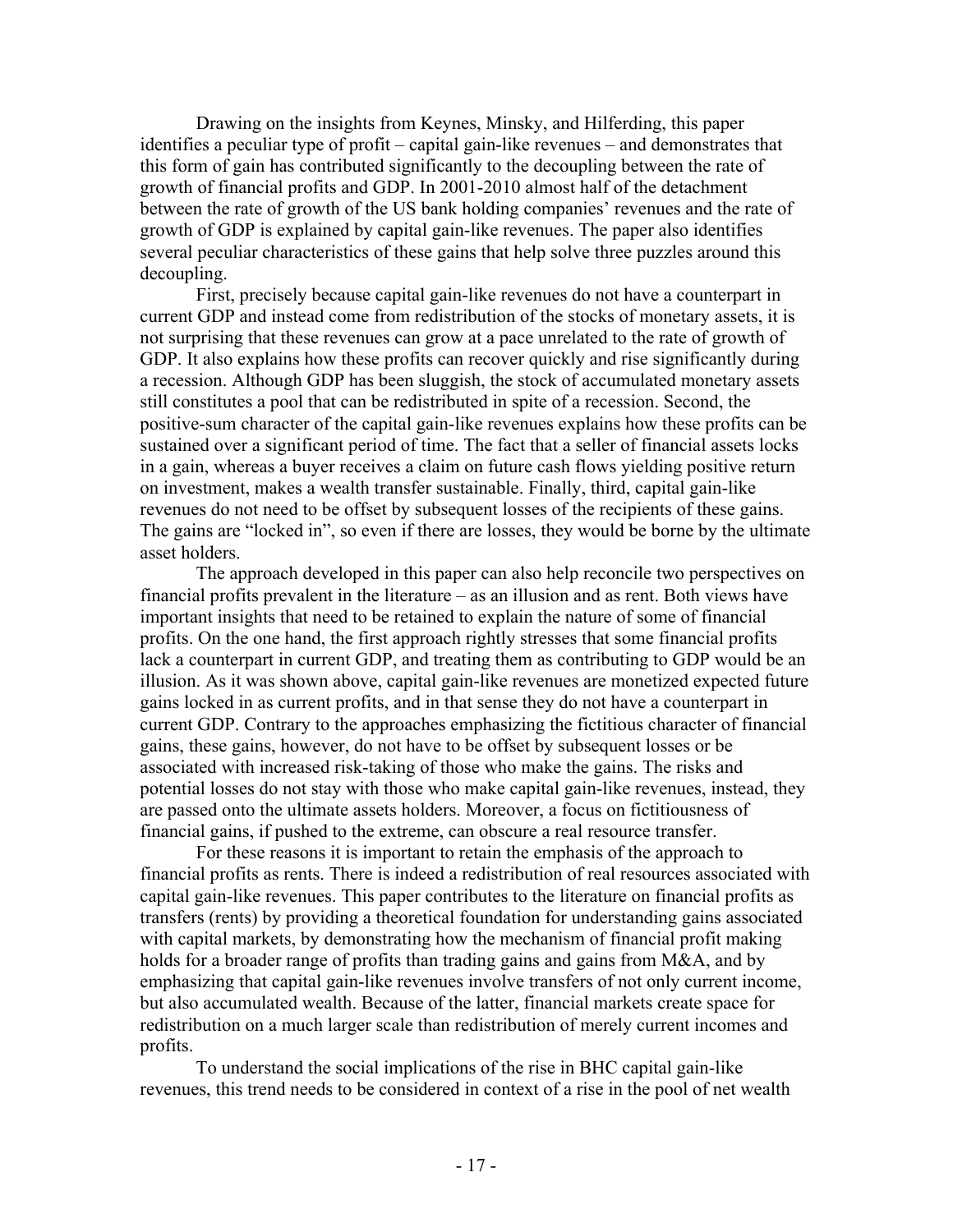held in the form of financial assets since the mid 1990s. This holds especially for households, whose wealth has become increasingly exposed to this form of redistribution. It was shown above that capital gain-like revenues represent wealth transfers. In general, the greater is the pool of wealth held in the form of financial assets, the greater are the opportunities for this pool being redistributed in the form of capital gain-like revenues. Net wealth of the US economy held in the form of financial assets, i.e. financial assets net of liabilities, was declining in 1973-79, then stabilized through the early 1990s, and rose sharply after 1995. Financial assets less liabilities have more than doubled as a multiple of GDP – from 1.15 in 1973-79, on average, to 2.37 in 1995-2011.<sup>27</sup> The implications for households are even more significant, as they hold a substantial share of the total pool of financial assets. The past several decades have witnessed the slashing of state social programs (and a resulting rise of the private pension system), coupled with stagnant real wages, even in spite of growing labor productivity. As a result of these two trends, net wealth held by households in the form of financial assets, i.e. financial assets net of liabilities, has increased from the average 2.46 multiples of disposable personal income in 1973-1979 to 3.32 in 1995-2011.<sup>28</sup> A rising exposure of households to wealth transfers, which is moreover higher than for the economy as a whole, is reinforced by changing composition of the household assets in favor of non-depositary instruments, which increased from the average 75 percent of the household total financial assets in 1973-84 to 84 percent in 2000-11. These trends leave households relatively more vulnerable than other sectors to wealth transfers in favor of the financial sector, and this exposure has been rising over time. As a result, it is households' net worth that increasingly forms a source of the capital-gain like revenues of financial institutions.

# **References**

- Adrian, T. and Shin, H.S. 2010. Liquidity and Leverage, *Journal of Financial Intermediation,* vol. 19, no. 3, 418-437
- Arrighi, G. 1994. *The Long Twentieth Century: Money, Power, and the Origins of our Times,* London, New York, Verso
- Baker, D. 2011. *False Profits: Recovering from the Bubble Economy,* Williston, Berrett-Koehler Publishers
- Basu, S., Inklaar, R. and Wang, J.C. 2008. 'The Value of Risk: Measuring the Service Output of U.S. Commercial Banks', Federal Reserve Bank of Boston Working Paper
- Bezemer, D.J. 2012. 'Finance and Growth: When Credit Helps, and When It Hinders', Paper Presented at INET Conference, Berlin, April 2012
- Bhattacharya, A.K., Berliner, W.S. and Fabozzi, F.J. 2008. The Interaction of MBS Markets and Primary Mortgage Rates, *The Journal of Structured Finance,* vol. 14, no. 3, 16-36

<sup>&</sup>lt;sup>27</sup> Calculations by author, based on Flow of Funds, All Sectors accounts.<br><sup>28</sup> Calculations by author, based on Flow of Funds, Table B.100.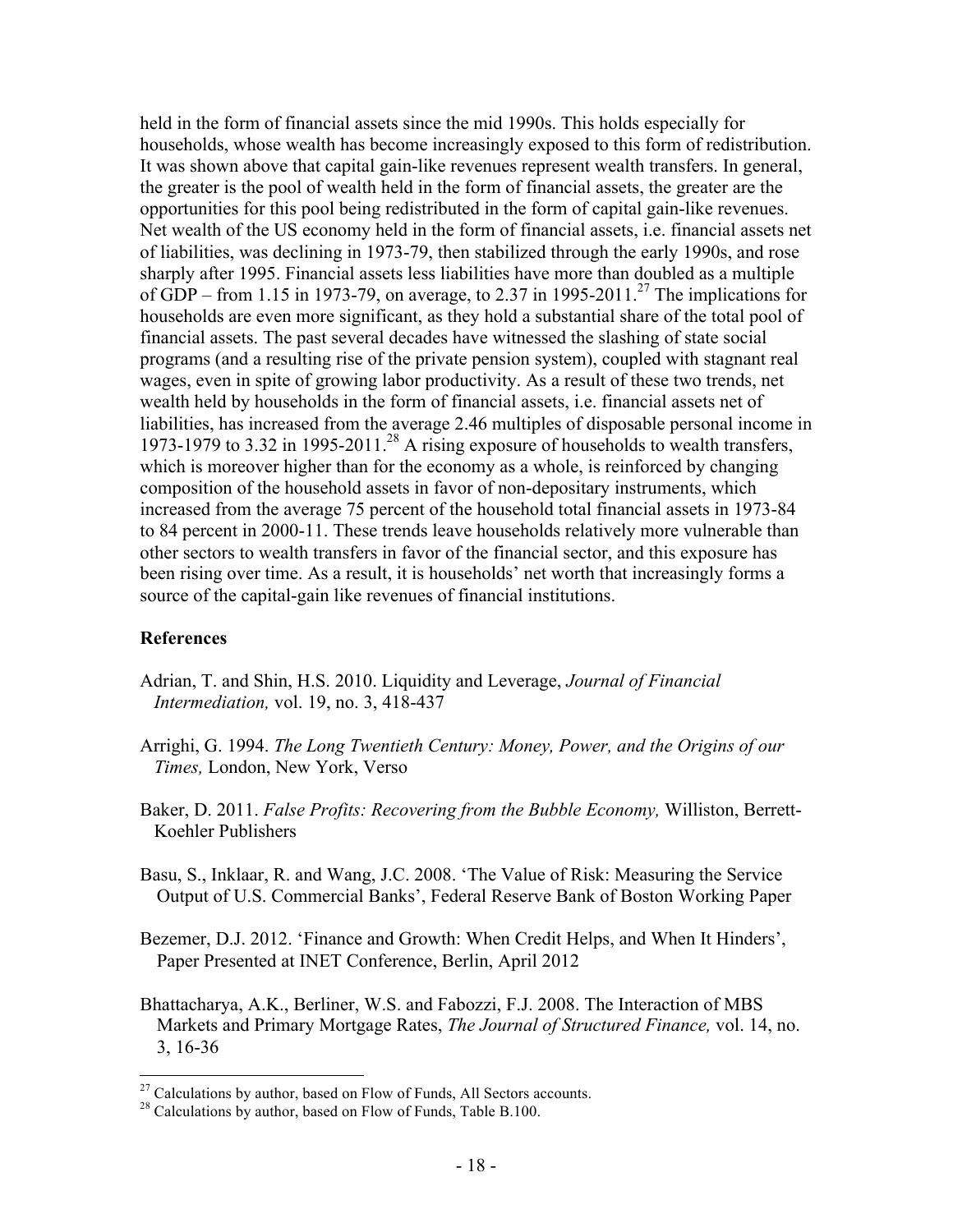- Bodnaruk, A., Massa, M. and Simonov, A. 2009. Investment Banks as Insiders and the Market for Corporate Control, *Review of Financial Studies,* vol. 22, no. 12, 4989-5026
- Bosworth, B. 1981. Taxation and Corporation Investment: A Q-Theory Approach. Comment on L. H. Summers, *Brookings Papers on Economic Activity,* vol. 1, 128-132
- Brainard, W.C. and Tobin, J. 1968. Pitfalls in Financial Model Building, *The American Economic Review,* vol. 58, no. 2, Papers and Proceedings of the Eightieth Annual Meeting of the American Economic Association, 99-122
- Chandler, A.D. 1977. *The Visible Hand: The Managerial Revolution in American Business,* Cambridge, London, Harvard University Press
- Clark, P. 1979. Investment in the 1970s: Theory, Performance, and Prediction, *Brookings Papers on Economic Activity,* vol. 1, 73-124
- Colangelo, A. and Inklaar, R. 2010. 'Banking Sector Output Measurement in the Euro Area – A Modified Approach', University of Groningen, Working Paper
- Crotty, J. 2008. If Financial Market Competition is Intense, Why are Financial Firm Profits so High? Reflections on the Current 'Golden Age' of Finance, *Competition & Change,* vol. 12, no. 2, 167-183
- Crotty, J. 1990. Owner-Manager Conflict and Financial Theories of Investment Instability: A Critical Assessment of Keynes, Tobin, and Minsky, *Journal of Post Keynesian Economics,* vol. 12, no. 4, 519-542
- DiNapoli, T.P. 2008. 'The Securities Industry in New York City'*,* New York State Comptroller Report 7-2009, available at http://www.osc.state.ny.us/osdc/rpt7-2009.pdf
- Epstein, G.A. and Jayadev, A. 2005. The Rise of Rentier Incomes in OECD Countries: Financialization, Central Bank Policy and Labor Solidarity, in *Financialization and the World Economy*, ed. G.A. Epstein, London, Edward Elgar

Fabozzi, F.J. (ed.) 2001. *The Handbook of Mortgage-Backed Securities*, McGraw-Hill

- Fisher, S. and Merton, R. 1984. 'Macroeconomics and Finance: The Role of the Stock Market', National Bureau of Economic Research, Working Paper No. 1291
- Haldane, A., Brennan, S. and Madouros, V. 2010. What is the contribution of the Financial Sector: Miracle or Mirage?, in *The Future of Finance: The LSE Report*, London School of Economics and Political Science, 87-120
- Hicks, J. 1974. Capital Controversies: Ancient and Modern, *The American Economic Review,* vol. 64, no. 2, Papers and Proceedings of the Eighty-sixth Annual Meeting of the American Economic Association, 307-316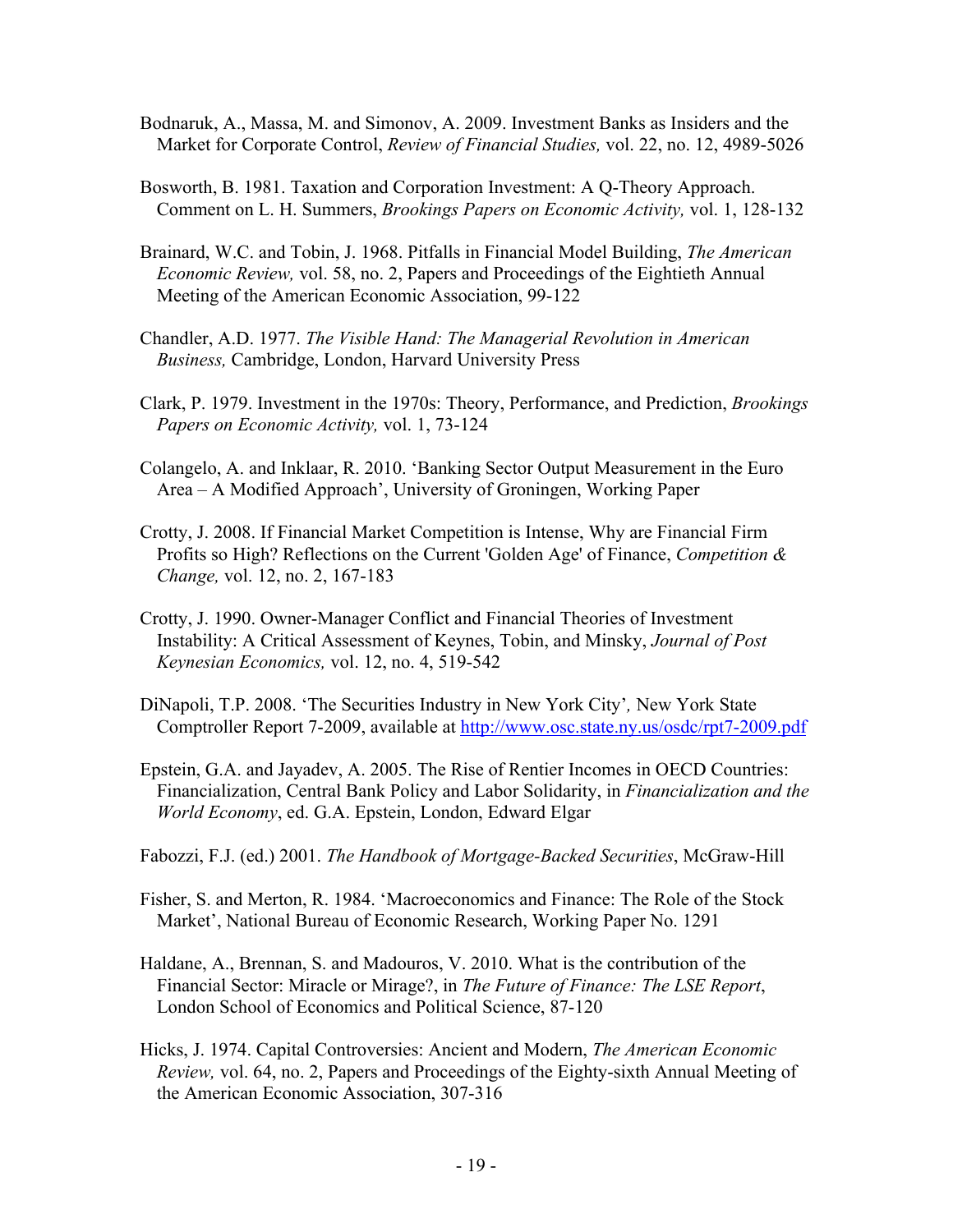- Hilferding, R. 1910. *Finance Capital: A Study of the Latest Phase of Capitalist Development,* London, Boston, Melbourne and Henley, Routledge & Kegan Paul
- Kerr, G. 2011. 'The Law of Opposites: Illusory Profits in the Financial Sector', Adam Smith Institute, London
- Keynes, J.M. 1973 [1936]. *The General Theory of Employment, Interest, and Money. The Collected Writings of John Maynard Keynes. Vol. VII,* London, Macmillan Press for the Royal Economic Society
- Kopke, W.K. 1982. Forecasting Investment Spending: The Performance of Statistical Models, *New England Economic Review,* November-December, 13-29
- Kosnik, R. and Shapiro, L. 1997. Agency Conflicts between Investment Banks and Corporate Clients in Merger and Acquisition Transactions: Causes and Remedies, *The Academy of Management Executive,* vol. 11, no. 1, 7-20
- Krippner, G.R. 2005. The Financialization of the American Economy, *Socioeconomic Review,* vol. 3, 173-208
- Lapavitsas, C. and Levina, I. 2011. 'Financial Profit: Profit from Production and Profit upon Alienation', Research on Money and Finance Discussion Paper No 24
- Lazonick, W. 2007. The US stock market and the governance of innovative enterprise, *Industrial and Corporate Change,* vol. 16, no. 6, 983-1035
- Lazonick, W. 1992. Controlling the Market for Corporate Control: The Historical Significance of Managerial Capitalism, *Industrial and Corporate Change,* vol. 1, no. 3, 445-488

Marx, K. 1977 [1894]. *Capital, Volume III,* New York, International Publishers

- Mehrling, P. 2006. The Problem of Time in the DSGE Model and the Post Walrasian Alternative, in *Post Walrasian Macroeconomics: Beyond the Dynamic Stochastic General Equilibrium Model*, ed. D. Colander, Cambridge University Press, New York, 70-79
- Mink, R. 2008. 'An Enhanced Methodology of Compiling Financial Intermediation Services Indirectly Measured (FISIM)', Paper presented at OECD Working Party on National Accounts, Paris, 14-16 October 2008, available at http://www.olis.oecd.org/olis/2008doc.nsf/LinkTo/NT000059AE/\$FILE/JT03251258.P DF
- Minsky, H.P. 2008 [1987]. 'Securitization', Policy Note No 2, Levy Economics Institute of Bard College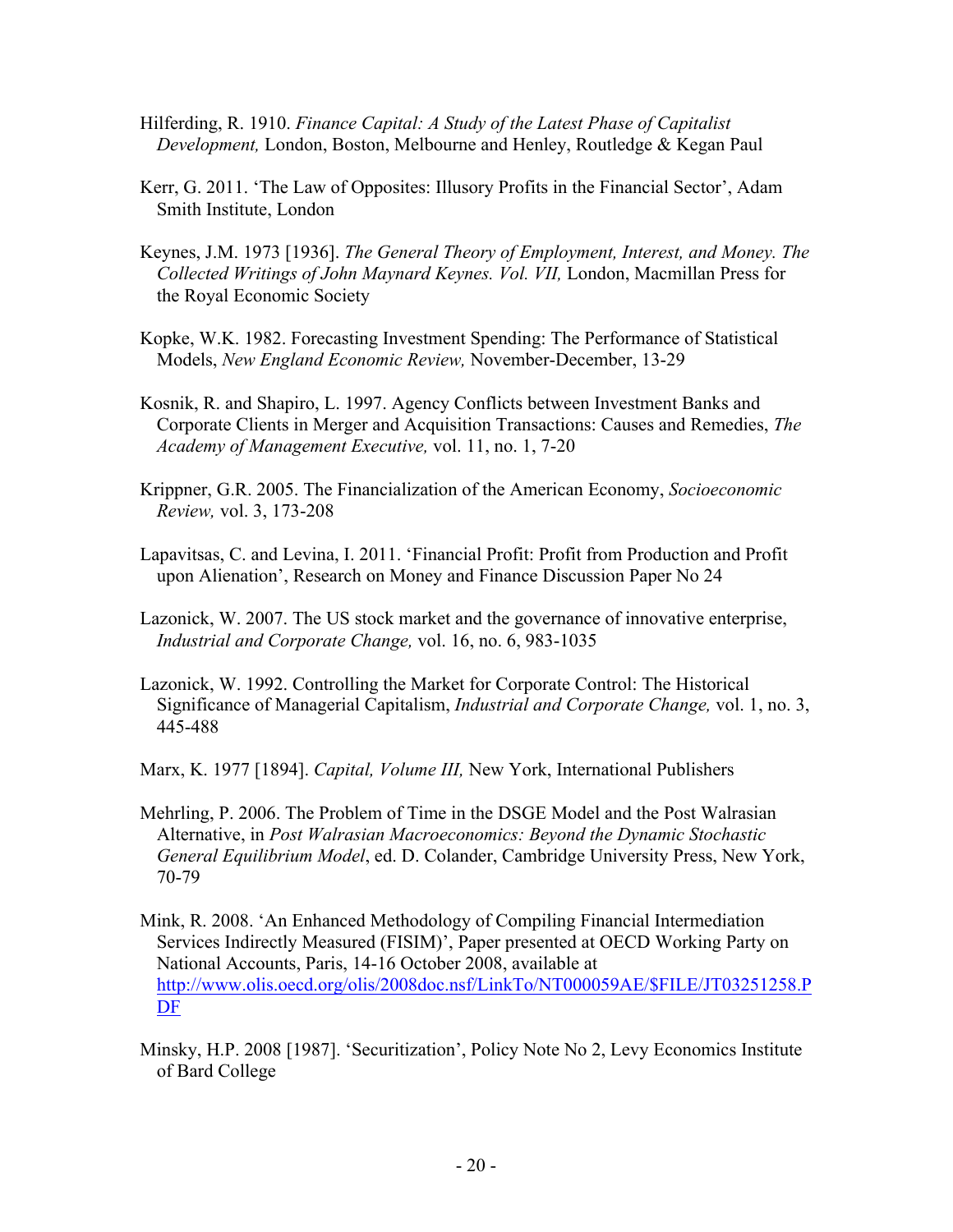Minsky, H.P. 2008 [1986]. *Stabilizing an Unstable Economy,* New York, McGraw-Hill

- Minsky, H.P. 1993. 'Finance and Stability: The Limits of Capitalism', Working Paper No 93, Levy Economics Institute of Bard College
- Minsky, H.P. 1986. The Evolution of Financial Institutions and the Performance of the Economy, *Journal of Economic Issues,* vol. 20, no. 2, 345-353
- Navin, T.R. and Sears, M.V. 1955. The Rise of a Market for Industrial Securities, 1887- 1902, *The Business History Review,* vol. 29, no. 2, 105-138
- Orhangazi, O. 2008. Financialization and Capital Accumulation in the Non-Financial Corporate Sector, *Cambridge Journal of Economics*, vol. 32, no. 6, 863-886
- Pollin, R. 1996. Contemporary Economic Stagnation in World Historical Perspective, *New Left Review,* vol. 1, no. 219, 109-118
- Reid, J. 2008. 'A Trillion-Dollar Mean Reversion?', Deutsche Bank
- Steuart, J. 1770a. An Inquiry into the Principles of Political Economy, Vol. I, Dublin, James Williams and Richard Moncrieffe
- Stockhammer, E. 2004. Financialization and the Slowdown of Accumulation, *Cambridge Journal of Economics,* vol. 28, no. 5, 719-741
- Tobin, J. 1969. A General Equilibrium Approach To Monetary Theory, *Journal of Money, Credit and Banking,* vol. 1, no. 1, 15-29
- Turner, A. 2010. What do banks do? Why do credit booms and busts occur and what can public policy do about it?, in *The Future of Finance: The LSE Report,* London School of Economics and Political Science, 5-86
- U.S. Bureau of Economic Analysis. 2006. 'A Guide to the National Income and Product Accounts of the United States', available online at http://www.bea.gov/national/pdf/nipaguid.pdf
- U.S. Bureau of Economic Analysis. 2005. 'FAQ: "Why do the NIPAs exclude capital gains from income and saving?', http://www.bea.gov/faq/index.cfm?faq\_id=67
- van Treeck, T. 2009. The Political Economy Debate on 'Financialization' A Macroeconomic Perspective, *Review of International Political Economy,* vol. 16, no. 5, 907-944

Veblen, T. 1904. *The Theory of Business Enterprise,* New York, Charles Scribner's Sons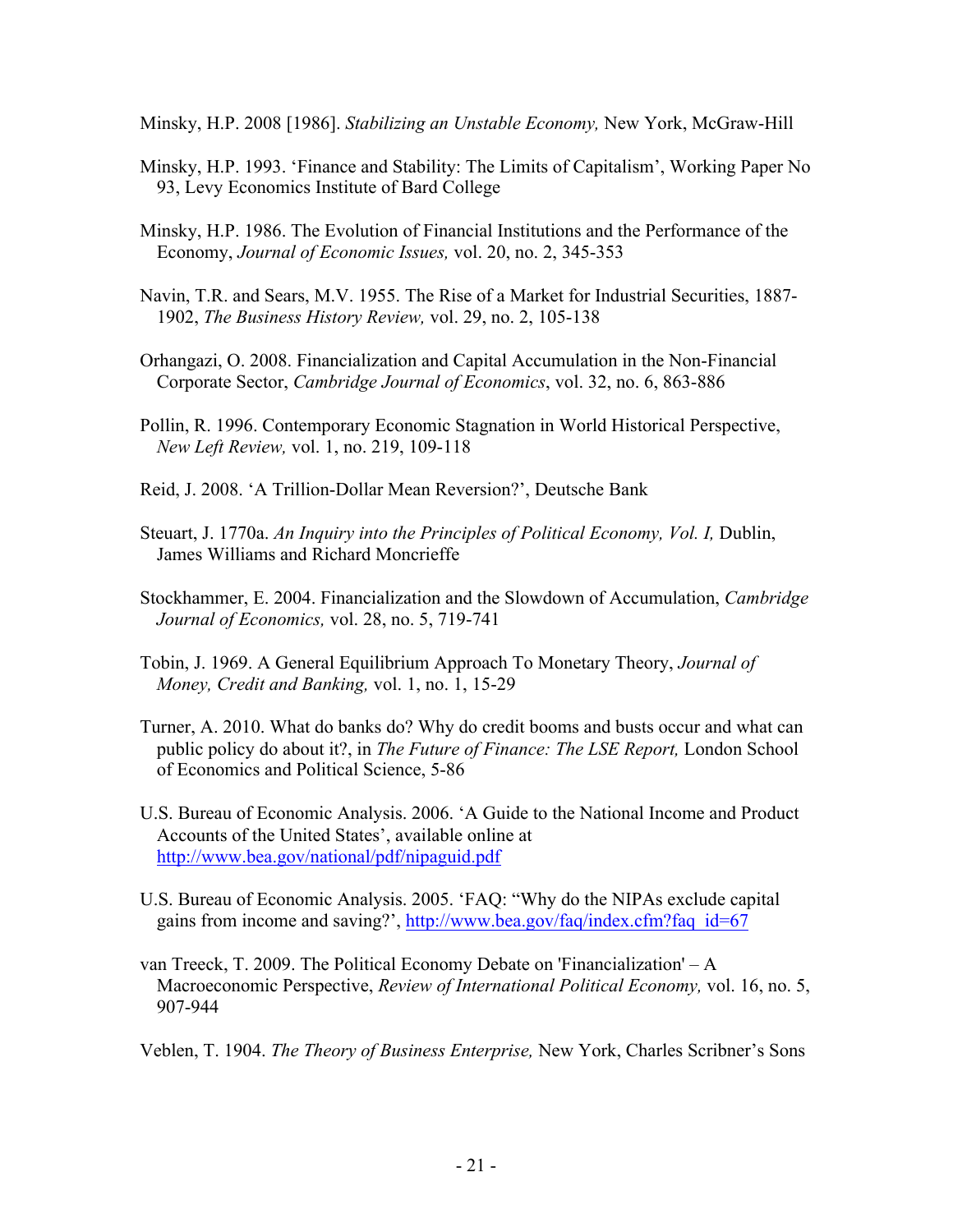- Walter, T.S., Yawson, A. and Yeung, C.P.W. 2008. The Role of Investment Banks in M&A Transactions: Fees and Services, *Pacific-Basin Finance Journal,* vol. 16, no. 4, 341-369
- Wang, J.C. 2003. 'Loanable Funds, Risk, and Bank Service Output', Federal Reserve Bank of Boston Working Paper Series, No. 03-4, available at http://www.bostonfed.org/economic/wp/wp2003/wp034.htm
- Wang, J.C., Basu, A. and Fernald J.G. 2004. 'A General-Equilibrium Asset-Pricing Approach to the Measurement of Nominal and Real Bank Output', Federal Reserve Bank of Boston Working Paper, No. 04-7, available at http://www.bos.frb.org/economic/wp/wp2004/wp047.htm
- Wang, C. and Uryasev, S. 2006. 'Efficient Execution in the Secondary Mortgage Market: A Stochastic Optimization Model Using CVaR Constraints', Department of Industrial and Systems Engineering Working Paper, University of Florida.
- Xu, X.E. and Fung, H. 2005. What Moves the Mortgage-Backed Securities Market?, *Real Estate Economics,* vol. 33, no. 2, 397-426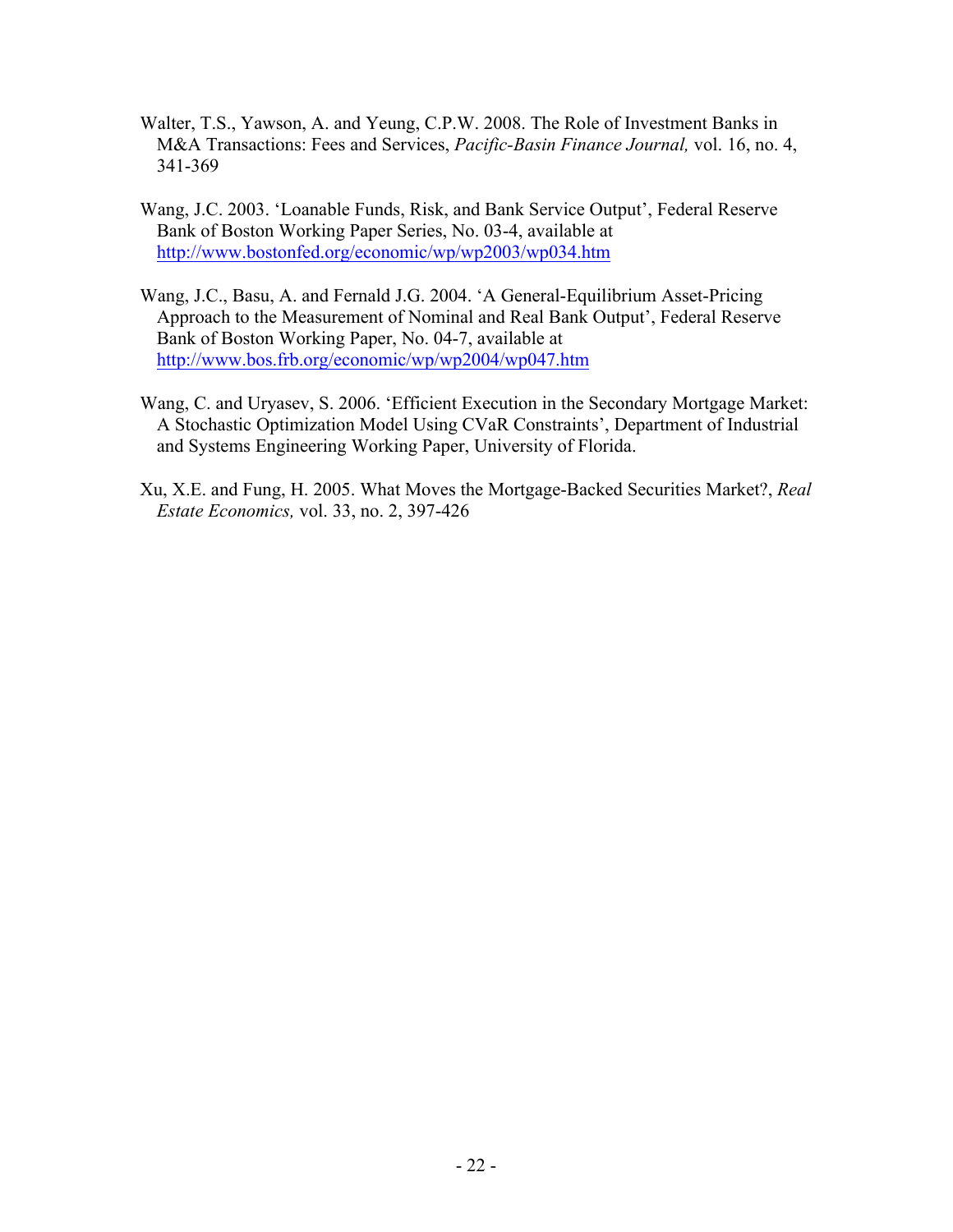#### **Appendix**

Figure 1: Pre-tax financial sector profit as a share of total pre-tax domestic profit (US, 1945-2011, different sectors).



Source: calculations by author, NIPA, Table 6.16; FDIC, Historical Statistics on Banking, Table CB04; FR Y-9C Reports. Domestic profit is with IVA and CCAdj. BHC and CB profit is after provision for loan losses, with realized capital gains included.

Figure 2: Pre-tax financial sector profit, nonfinancial sector profit, and GDP (US, 1970- 2011). Index:  $1970 = 1$ .



Source: calculations by author, NIPA, Tables 1.1.5, 6.16. Domestic profit is with IVA and CCAdj.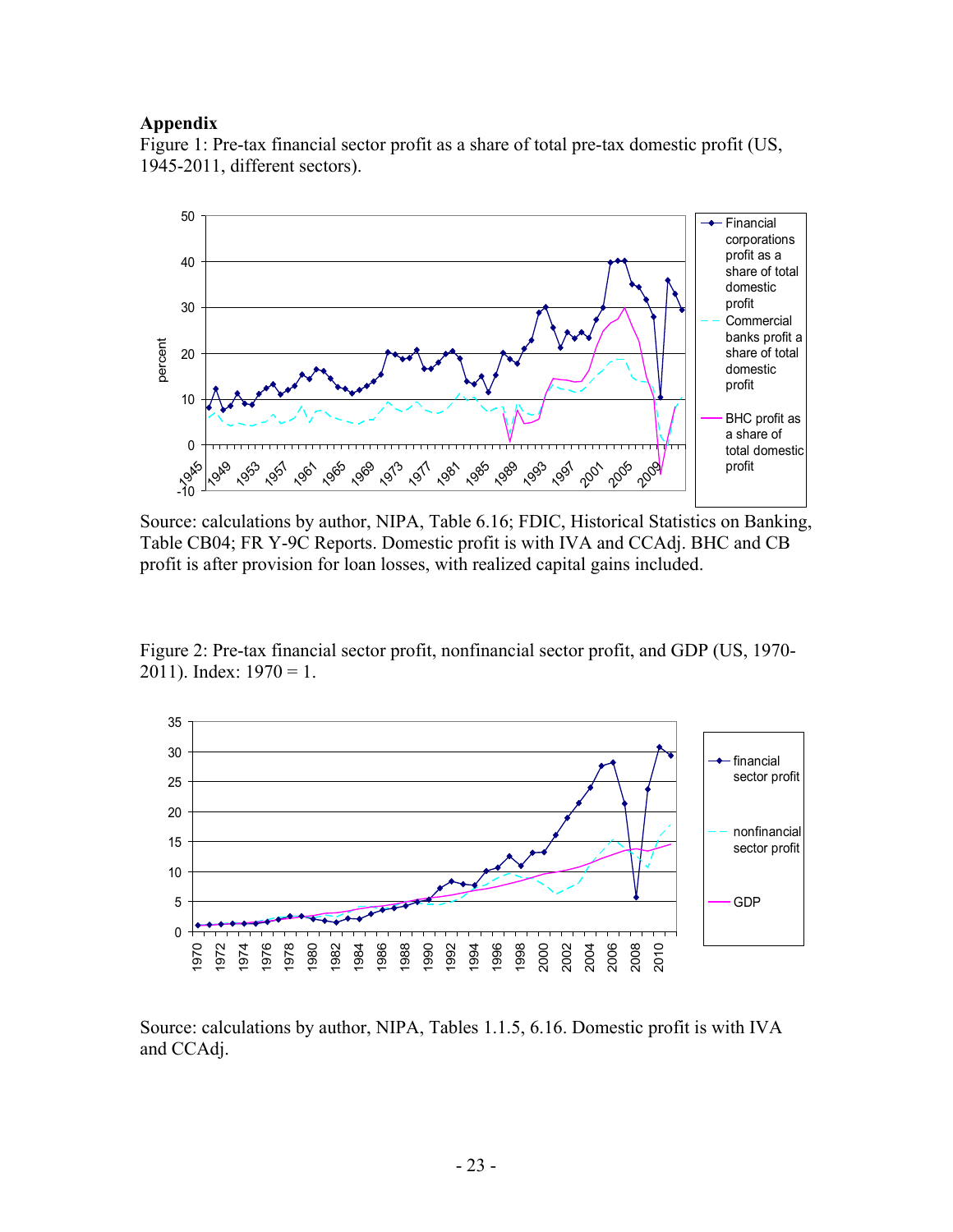

Figure 3: Pre-tax profits of the financial sector, commercial banks, and BHC (US, 1970- 2011). Index:  $1970 = 1$ .

Source: calculations by author, NIPA, Table 6.16; FDIC, Historical Statistics on Banking, Table CB04; FR Y-9C Reports. Financial sector profit is with IVA and CCAdj. BHC and CB profit is after provision for loan losses, realized capital gains included.

Figure 4: Total interest income, non-interest income, and realized capital gains (US BHC, 1986-2010).



Source: calculations by author based on FR Y-9C Reports, available through Federal Reserve Bank of Chicago and WRDS.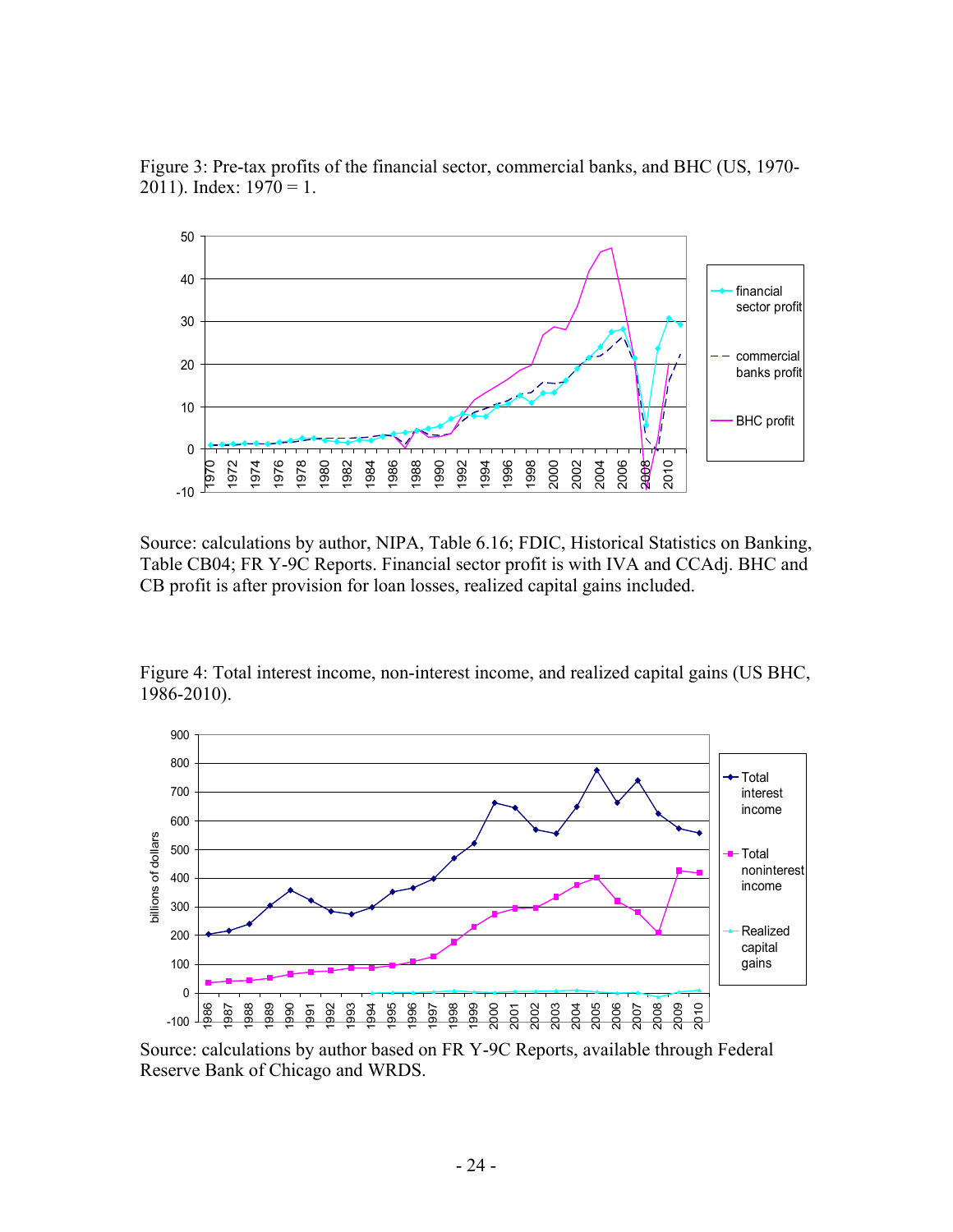

Figure 5: Non-interest income as a share of total revenue, revenue net of interest expense, and GDP (US BHC, 1986-2010).

Source: calculations by author based on FR Y-9C Reports, available through Federal Reserve Bank of Chicago and WRDS; NIPA, Table 1.1.5.



Figure 6: Composition of non-interest income of the US BHC, 2001-2010.<sup>29</sup>

Source: calculations by author based on FR Y-9C Reports, available through Federal Reserve Bank of Chicago and WRDS.

<sup>&</sup>lt;sup>29</sup> Net gains (losses) on sales of other real estate owned are visible on the graph only in 2009-2010, and even then they are hardly recognizable. In other years they do not appear on the graph at all due to their negligible size. In 2001-2008, net gains (losses) on sales of other real estate owned averaged -\$0.32 billion, with a maximum loss in the period being \$1.48 billion in 2008 and a maximum gain of \$0.27 billion in 2006.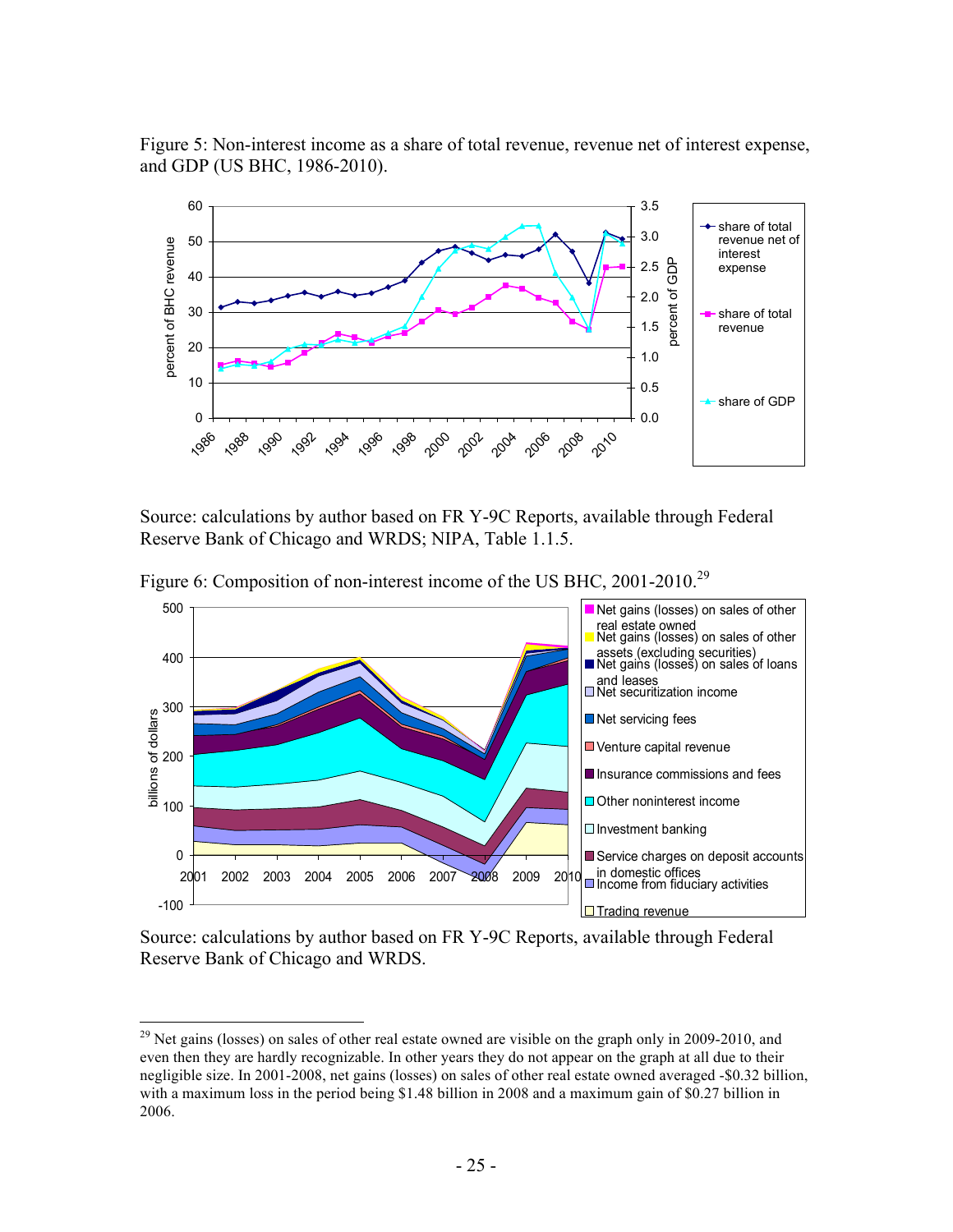

Figure 7: Capital gain-like revenues (U.S. BHC, 2001-2010).

Source: calculations by author based on FR Y-9C Reports, available through Federal Reserve Bank of Chicago and WRDS.

Table 1: Net change in the fair values of financial instruments accounted for under a fair value option in comparison to other capital gain-like revenues (billion of \$) and as a share of non-interest income (in percent).

|                                    | 2007     | 2008     | 2009  | 2010  |
|------------------------------------|----------|----------|-------|-------|
| Net change in the fair values of   |          |          |       |       |
| financial instruments accounted    |          |          |       |       |
| for under a fair value option      | 0.92     | 8.26     | 2.49  | 10.65 |
| Realized capital gains             | 1.50     | $-14.40$ | 2.89  | 10.12 |
| Trading revenue                    | $-15.70$ | $-53.14$ | 66.18 | 61.11 |
| Net change in the fair values of   |          |          |       |       |
| financial instruments accounted    |          |          |       |       |
| for under a fair value option as a |          |          |       |       |
| share of non-interest income       | 0.33     | 3.95     | 0.58  | 2.54  |

Source: calculations by author based on FR Y-9C Reports, available through Federal Reserve Bank of Chicago and WRDS.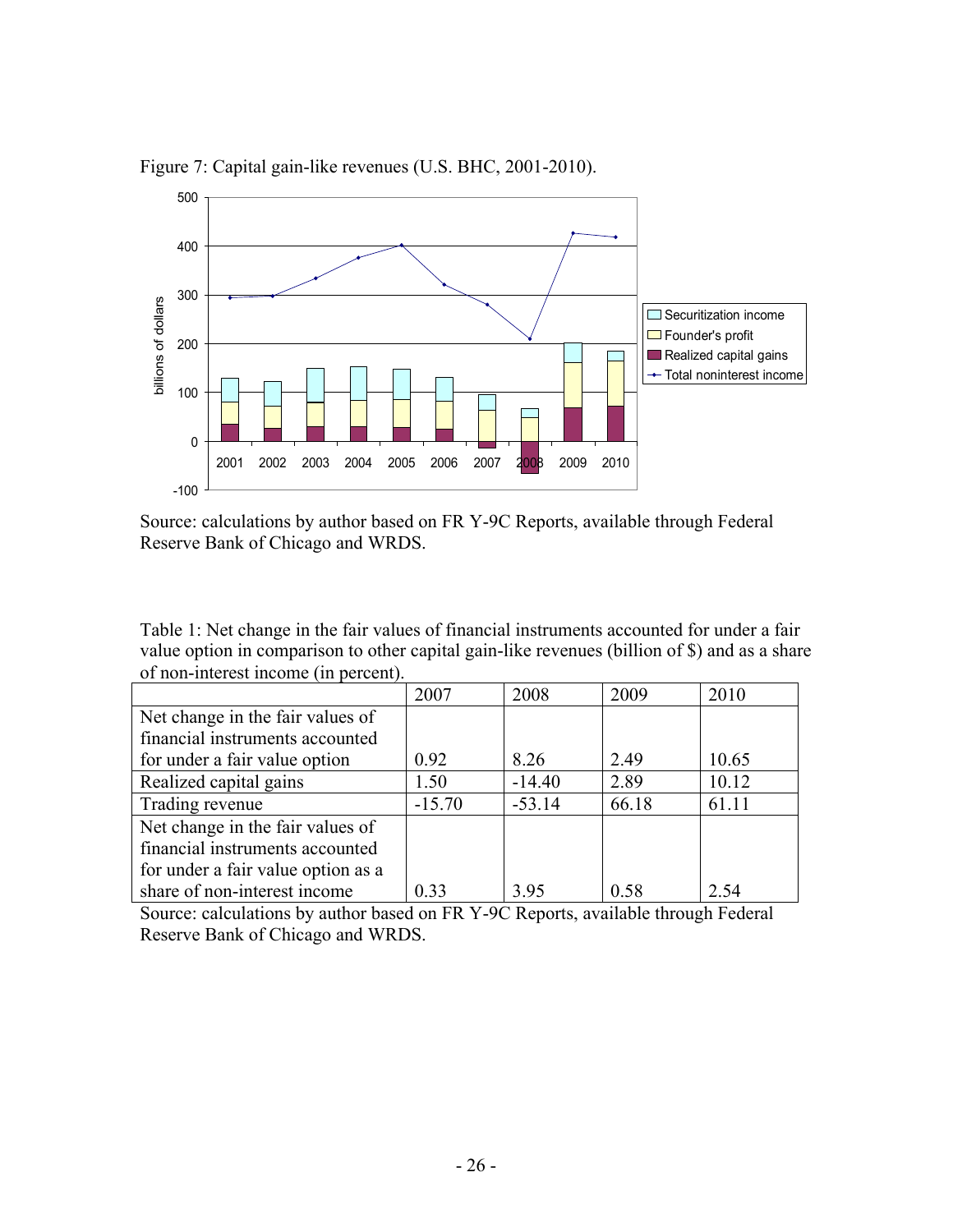

Figure 8: Total capital gain-like revenues as a share of non-interest income and profit (US BHC, 2001-2010).

Source: calculations by author based on FR Y-9C Reports, available through Federal Reserve Bank of Chicago and WRDS.

Figure 9: Pre-tax BHC profit excluding capital gain-like revenues, BHC profit, financial sector profit, and GDP (US, 1970-2011). Index:  $1970 = 1$ 



Source: calculations by author, NIPA, Tables 1.1.5, 6.16; FR Y-9C Reports. Domestic profit is with IVA and CCAdj.